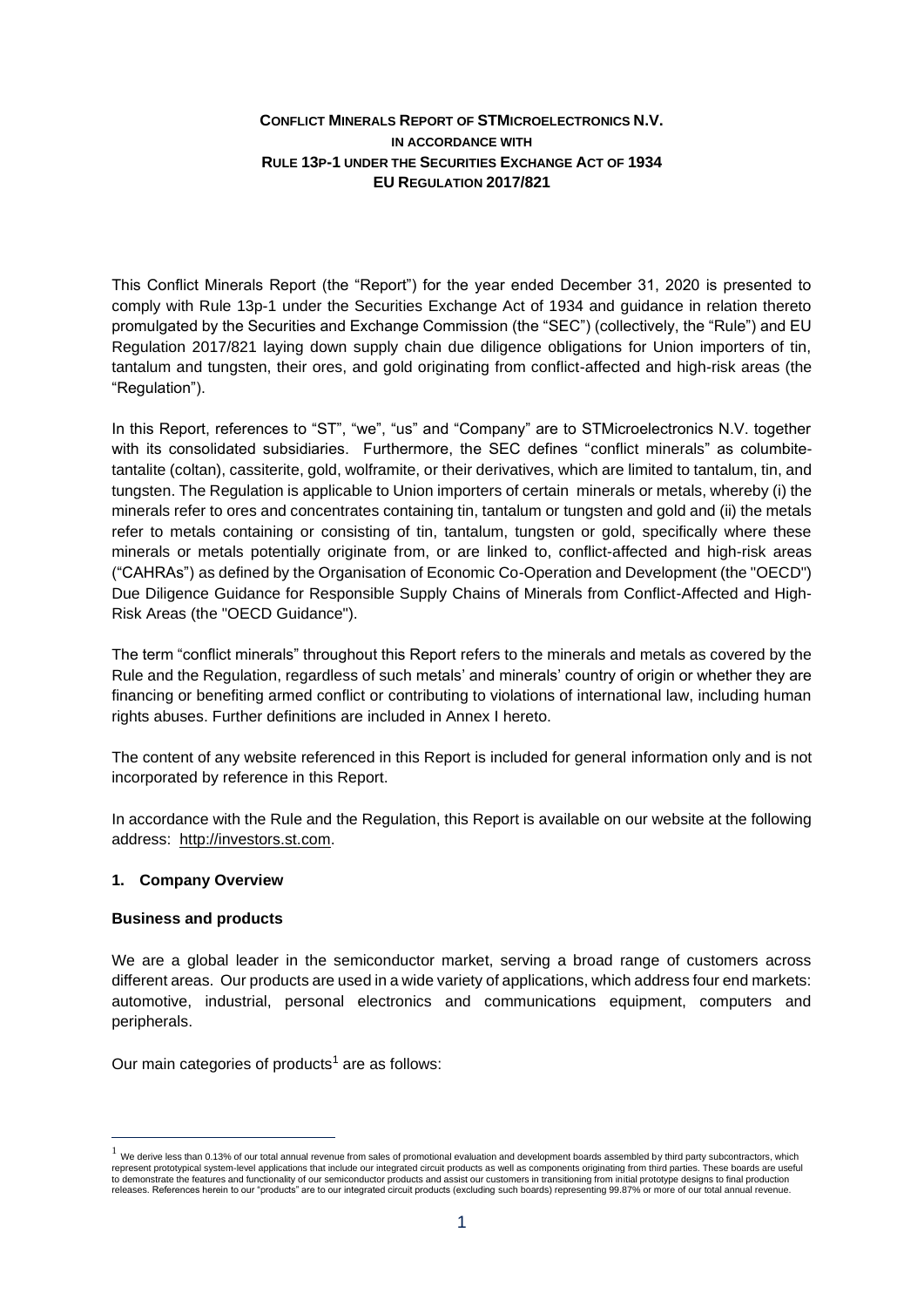- Automotive and Discrete Group (ADG), comprised of dedicated automotive integrated circuits ("ICs"), and discrete and power transistor products.
- Analog, MEMS and Sensors Group (AMS), comprised of analog, smart power, low power RF, MEMS sensors and actuators, and optical sensing solutions.
- Microcontrollers and Digital ICs Group (MDG), comprised of microcontrollers (general purpose and secure), memories (RF and EEPROM), and RF communications.

A more detailed description of our product categories and the products relating to each category is contained in our Annual Report on Form 20-F and Dutch Annual Report, respectively, in relation to the 2020 calendar year which was filed with the SEC on February 24, 2021, and the AFM (Dutch Financial Market Authority) on March 25, 2021, respectively.

### **Manufacturing processes**

The manufacture of semiconductor products requires, among other things, the mastery of the properties of conductivity, isolation and/or amplification. The manufacturing of an integrated circuit can be divided into two phases. The first, wafer fabrication, is the extremely sophisticated and intricate process of manufacturing the silicon chip. The second, assembly, is the highly precise and automated process of packaging the die. Those two phases are commonly known respectively as "Front-End" and "Back-End".

The manufacturing process of semiconductor products requires various materials, gases and chemicals. We have identified tin, tantalum, tungsten and gold (collectively, "3TG") as being among the materials necessary to the functionality or production of certain of our products manufactured during the 2020 calendar year.

### **Supply chain**

We are not engaged in the mining and trade of minerals, nor in any refining or smelting activities. We purchase materials, commodities, chemicals and gases which potentially contain minerals and/or metals covered in the Rule and the Regulation as part of their composition. In general, we do not conduct business directly with smelters and refiners.

Because of our large size, the complexity of our products, and the depth, breadth, and constant evolution of our global supply chain, it is difficult and resource-intensive to identify actors upstream from our direct suppliers. Accordingly, we participate in a number of industry-wide initiatives as described in section 2 below.

#### **2. Due Diligence Process**

#### **I. Establish strong company management systems**

#### **Conflict minerals policy**

ST began to address the conflict minerals issue as early as 2007 by requiring our tantalum suppliers to confirm they were not sourcing metals from conflict areas. We are a member of the Responsible Business Alliance (the "RBA"), commit to the RBA's Code of Conduct and integrate its principles in our internal policies and participate in the Responsible Minerals Initiative (the "RMI"). We require all our suppliers and subcontractors to provide evidence that they are not sourcing 3TG through any channels that fund armed groups or security forces or contribute to widespread and systematic violations of international law, including, human rights abuses.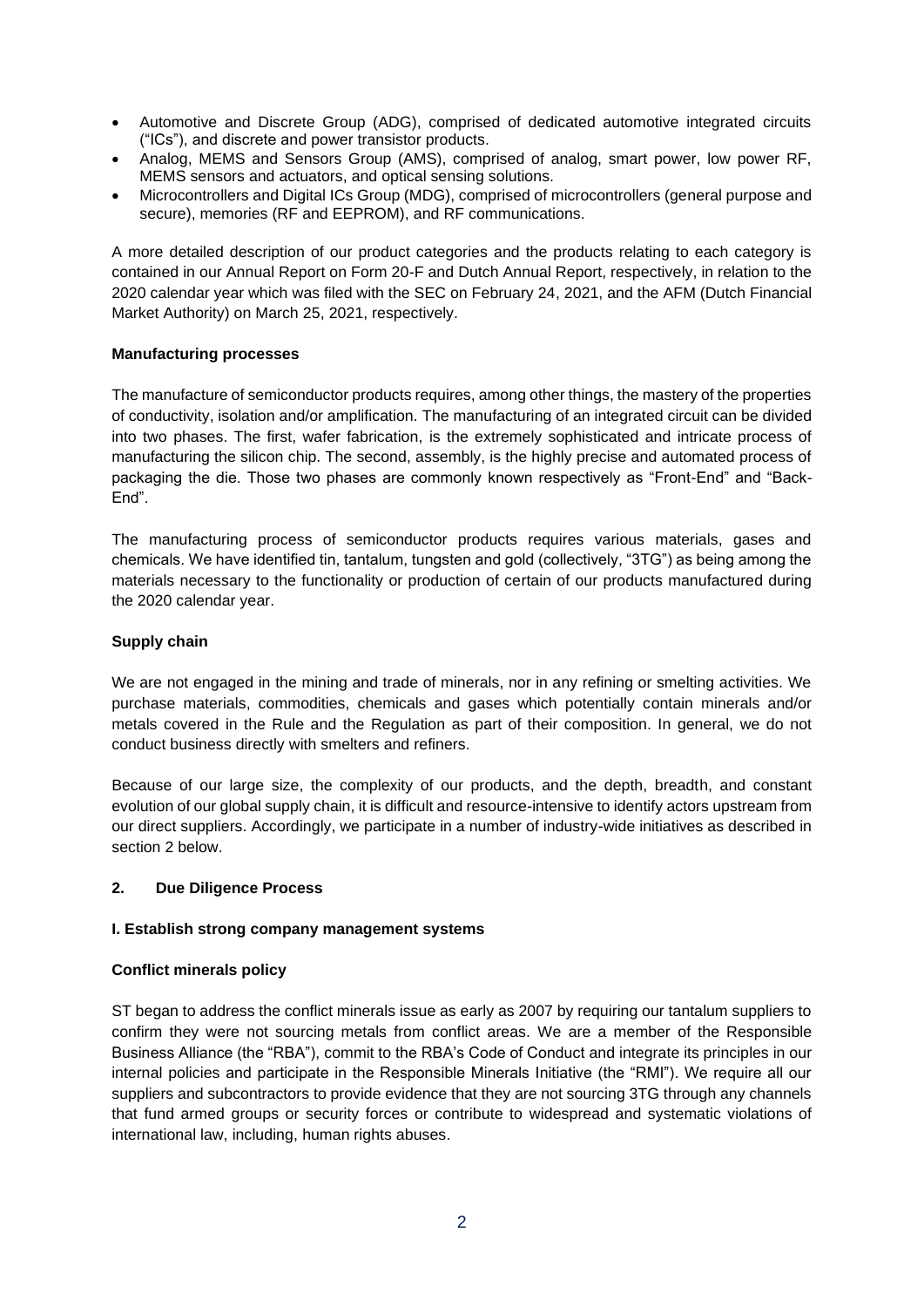Our Policy Statement on Conflict Minerals and Responsible Minerals Sourcing (our "Policy Statement") is regularly provided to our suppliers and is available at: [www.st.com/conflict-free\\_minerals.](http://www.st.com/conflict-free_minerals)

Our 'Conflict Mineral Report' is issued annually and published on or website: [https://investors.st.com/sec-filings.](https://investors.st.com/sec-filings)

In our annual Sustainability Report we also report on our conflict minerals program and this report is available at: [https://www.st.com/content/st\\_com/en/about/st\\_approach\\_to\\_sustainability/sustainability](https://www.st.com/content/st_com/en/about/st_approach_to_sustainability/sustainability-reports.html)[reports.html.](https://www.st.com/content/st_com/en/about/st_approach_to_sustainability/sustainability-reports.html)

Furthermore, the relevant Conflict Minerals Reporting Template (the "CMRT") and the Cobalt Reporting Template (the "CRT") are provided on demand upon request of our customers through our online support portal [https://community.st.com/s/onlinesupport.](https://community.st.com/s/onlinesupport)

The respective websites of the RBA and the RMI are accessible at<http://www.responsiblebusiness.org/> and [http://www.responsiblemineralsinitiative.org/.](http://www.responsiblemineralsinitiative.org/)

Any grievance related to conflict minerals linked to ST can be reported through our Misconduct Reporting Hotline. Operated by an independent third-party provider, it is reachable 24/7 online or by phone (with a multilingual offering): [https://secure.ethicspoint.eu/domain/media/en/gui/104021/index.html.](https://secure.ethicspoint.eu/domain/media/en/gui/104021/index.html)

Furthermore, generic grievances can be reported through the RMI grievance mechanism: http://www.responsiblemineralsinitiative.org/rmap/grievance-mechanism/.

# **Design of due diligence**

Our due diligence measures have been designed to conform, in all material respects, to the framework in the OECD Guidance and the related supplements for tin, tantalum, tungsten and gold, as well as related RBA recommendations. The OECD is an international organization that is endorsed by the United Nations and currently offers the only recognized framework available for such use.

#### **Management system**

In addition to implementing our Policy Statement as outlined above, evidencing our top management's commitment to our conflict minerals program, we have implemented our conflict minerals management system in alignment with the OECD Guidance. We have established roles and duties within the Company's relevant internal organizations involved in the program. The roles and duties established for several key internal organizations are outlined below.

Our *Corporate Quality and Social Responsibility* organizations are responsible for the following:

- proactively working with our customers to define the scope and form of our conflict minerals disclosures;
- defining the strategy and annual objectives related to the implementation of the conflict minerals program within the Company and the coordination thereof with the appropriate internal organizations responsible for sourcing and purchasing materials and subcontracted services and products (including our Global Procurement Organization);
- establishing the appropriate internal and external communication content on these programs through the relevant and necessary media and in accordance with our internal processes, including, without limitation, our Policy Statement and dedicated content in our annual Sustainability Report, both of which are made available on our website; and
- reviewing and updating our conflict minerals management procedures on a regular basis.

Our *Global Procurement Organization* helps to implement our conflict minerals program by supporting the communication of Company requirements to our suppliers and monitoring our suppliers' engagement and progress in relation to our conflict minerals program. As part of the engagement with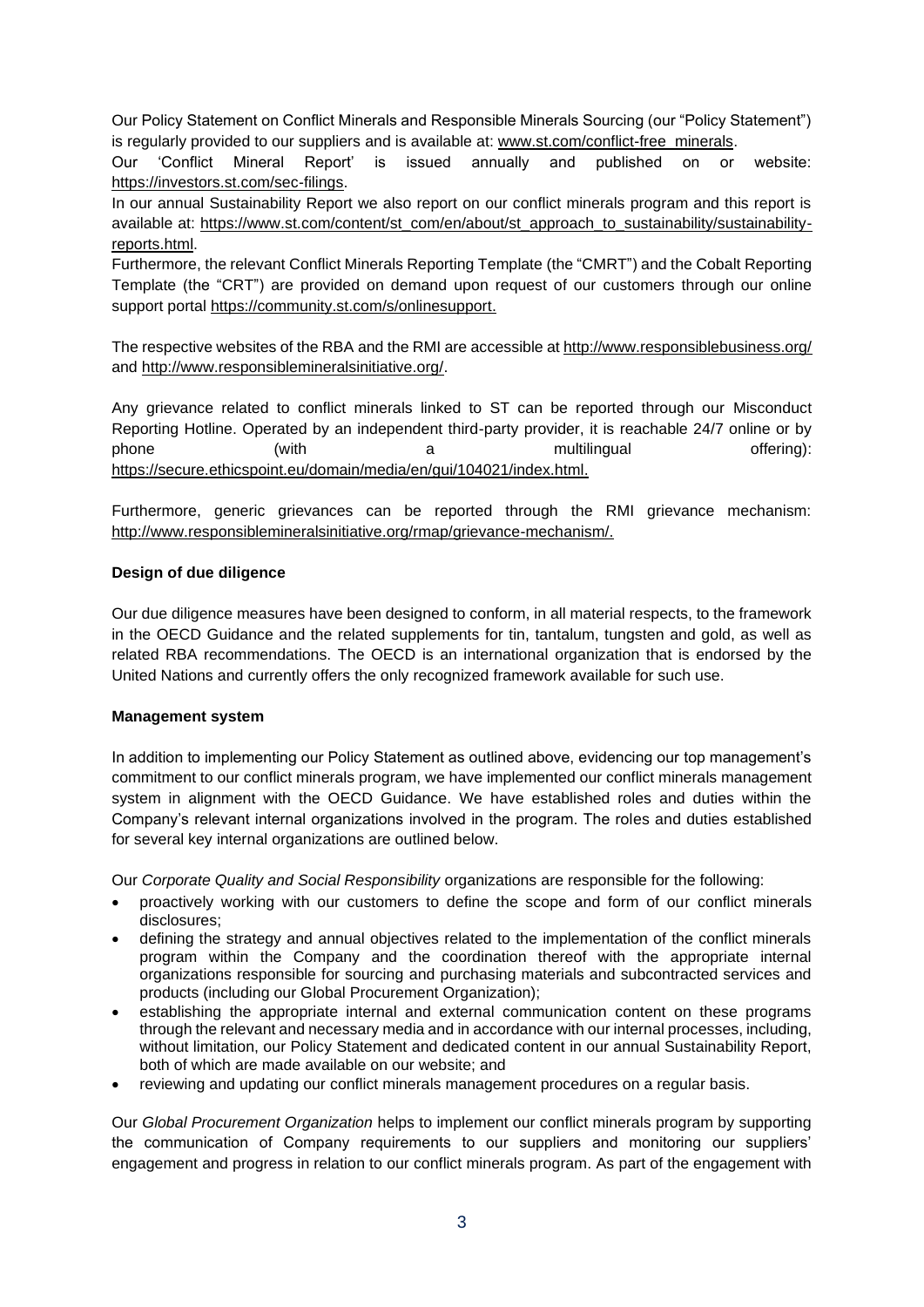our suppliers they commit to respond to our requests with regard to, amongst others, their adherence to the requirements of our conflict minerals program.

Our *Global Outsourcing Business Management group* helps to implement our conflict minerals program by supporting the communication of Company requirements to Back-End subcontractors and monitoring our subcontractors' engagement and progress in relation to our conflict minerals program.

Our *Wafer Foundry group* supports our conflict minerals program by communicating our requirements to wafer foundries and by monitoring our subcontractors' engagement and progress in relation to our conflict minerals program.

In addition, our conflict minerals program is included as part of our sustainability and quality strategies and is highlighted as a key objective for each of our relevant internal organizations, in addition to the key internal groups discussed above, as applicable within the scope of their respective activities. A working group with representatives from the principal organizations involved, regularly reviews the progress of the implementation of our conflict minerals program. Based on our needs and as appropriate for the situation, such working group implements the appropriate risk mitigation measures.

### **Industry wide initiatives**

As we are a participating member of the RBA, we employ due diligence methodologies defined by a joint working group comprised of RBA and the Global e-Sustainabiltiy Initiative (the "GeSI") representatives. Tools available for participants in the RBA include a template known as the CMRT. The CMRT was developed to facilitate disclosure and communication of information regarding smelters that provide material to a company's supply chain. The CMRT is used by many companies in their due diligence processes related to conflict minerals.

In addition, the RBA and the GeSI developed the RMI in 2010, which is a voluntary initiative in which an independent third-party audits smelter procurement and processing activities and determines if the smelter has provided sufficient documentation to demonstrate with reasonable confidence that the minerals it processed originated from conflict-free sources. In 2012, the RMI, the London Bullion Market Association (the "LBMA") and the Responsible Jewellery Council (the "RJC") announced their mutual cross-recognition of gold refiner audits. All three programs focus on independent third-party audits of refiners' due diligence in conformity with the OECD Guidance, which recognizes refiners as a key "choke point" in the gold supply chain.

We, along with other leading participants in the electronics industry, rely on the RMI's Responsible Minerals Assurance Process (the "RMAP") or an equivalent industry-wide program for audits of smelters and/or refiners. Further details on this program are available on the RMI's website at the address referenced above.

As a key element of our strategy, we only engage suppliers who declare to use minerals sourced from RMAP conformant smelters.

In previous years we had reported on additional initiatives undertaken directly towards certain smelters, which at that time did not yet participate in the RMAP conformant smelters program, to influence them to seek full RMAP conformant smelters validation. Currently as the market has reached a sufficient maturity as it regards RMAP conformant smelters and we require our suppliers and subcontractors to only source materials for us from RMAP conformant smelters we do not need to undertake such additional initiatives anymore.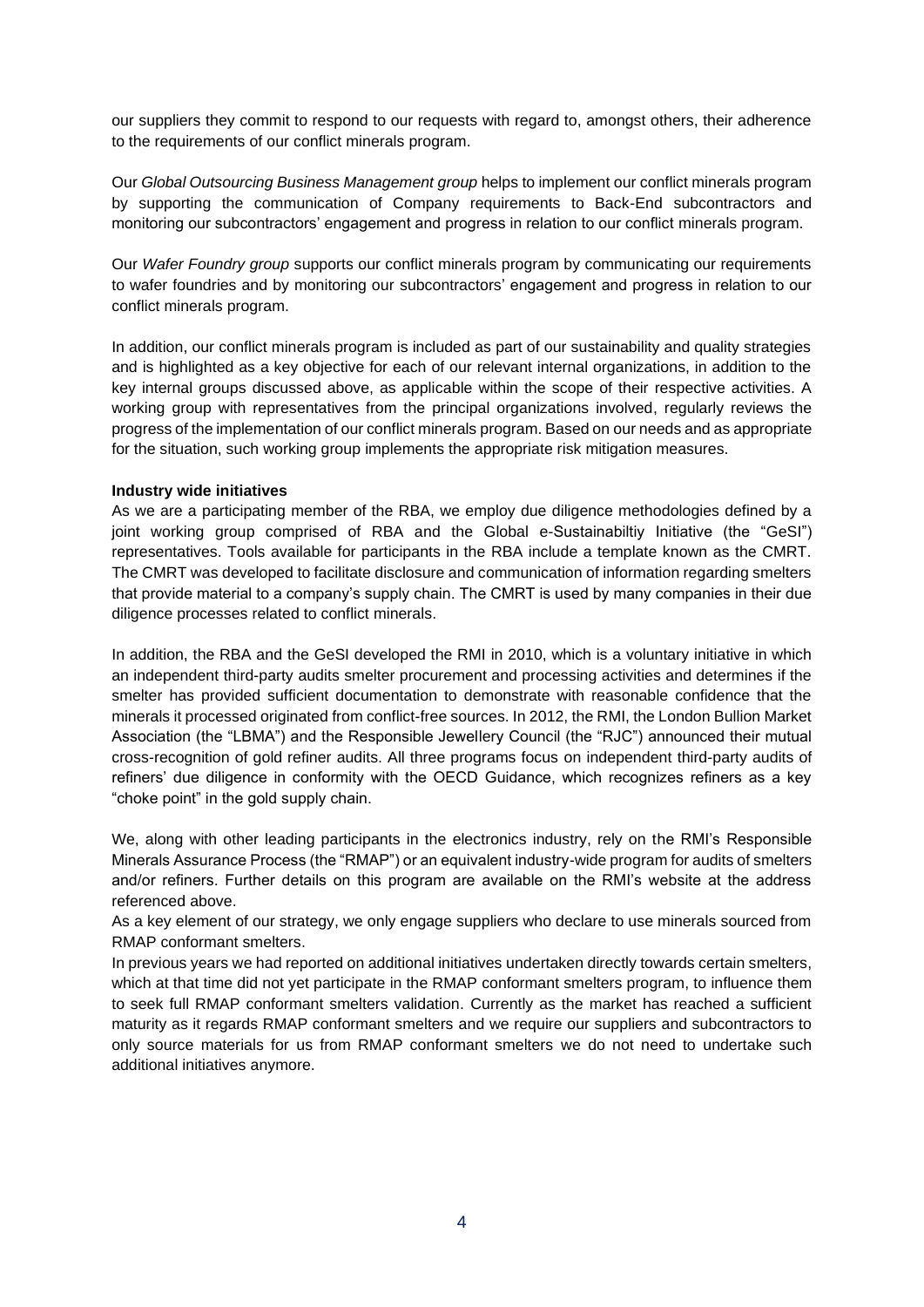# **II. Identify and assess risks in the supply chain**

# **Risk definition**

We have identified the following risks:

# Main downstream risks

- Supplier not providing material composition
- Supplier not conducting proper due diligence
- Supplier declaring smelters list not linked to material sold (effects of multi-sourcing)
- Use non-conformant Smelters

# Main upstream risks

- Serious abuses associated with the extraction, transport or trade of minerals:
	- Any form of torture, cruel, inhuman and degrading treatment
	- Any form of forced or compulsory labor
	- The worst forms of child labor
	- Other gross human rights violations and abuses, such as widespread sexual violence
	- War crimes or other serious violations of international humanitarian law, crimes against humanity or genocide
- Direct or indirect support to non-state armed groups
- Direct or indirect support to public or private security forces
- Bribery and fraudulent misrepresentation of the origin of minerals:
	- Money laundering
	- Non-payment of taxes, fees and royalties to governments

# Main additional risks

- Environment (pollution, water consumption abstraction, tailings)
- Health & Safety (occupational health and safety, community health and safety)

Risks related to red flag situations (situation where risks in supply chain are more likely to be found)

- Red flag locations of mineral origin and transit:
	- The minerals originate from or have been transported via a conflict-affected or high-risk area
	- The minerals are claimed to originate from a country that has limited known reserves, likely resources or expected production levels of the mineral in question (i.e. the declared volumes of mineral from that country are out of keeping with its known reserves or expected production levels)
	- The minerals are claimed to originate from a country in which minerals from conflict-affected and high-risk areas are known to transit
- Supplier red flags:
	- The company's suppliers or other known upstream companies have shareholder or other interests in companies that supply minerals from or operate in one of the above-mentioned red flag locations of mineral origin and transit
	- The company's suppliers or other known upstream companies are known to have sourced minerals from a red flag location of mineral origin and transit in the last 12 months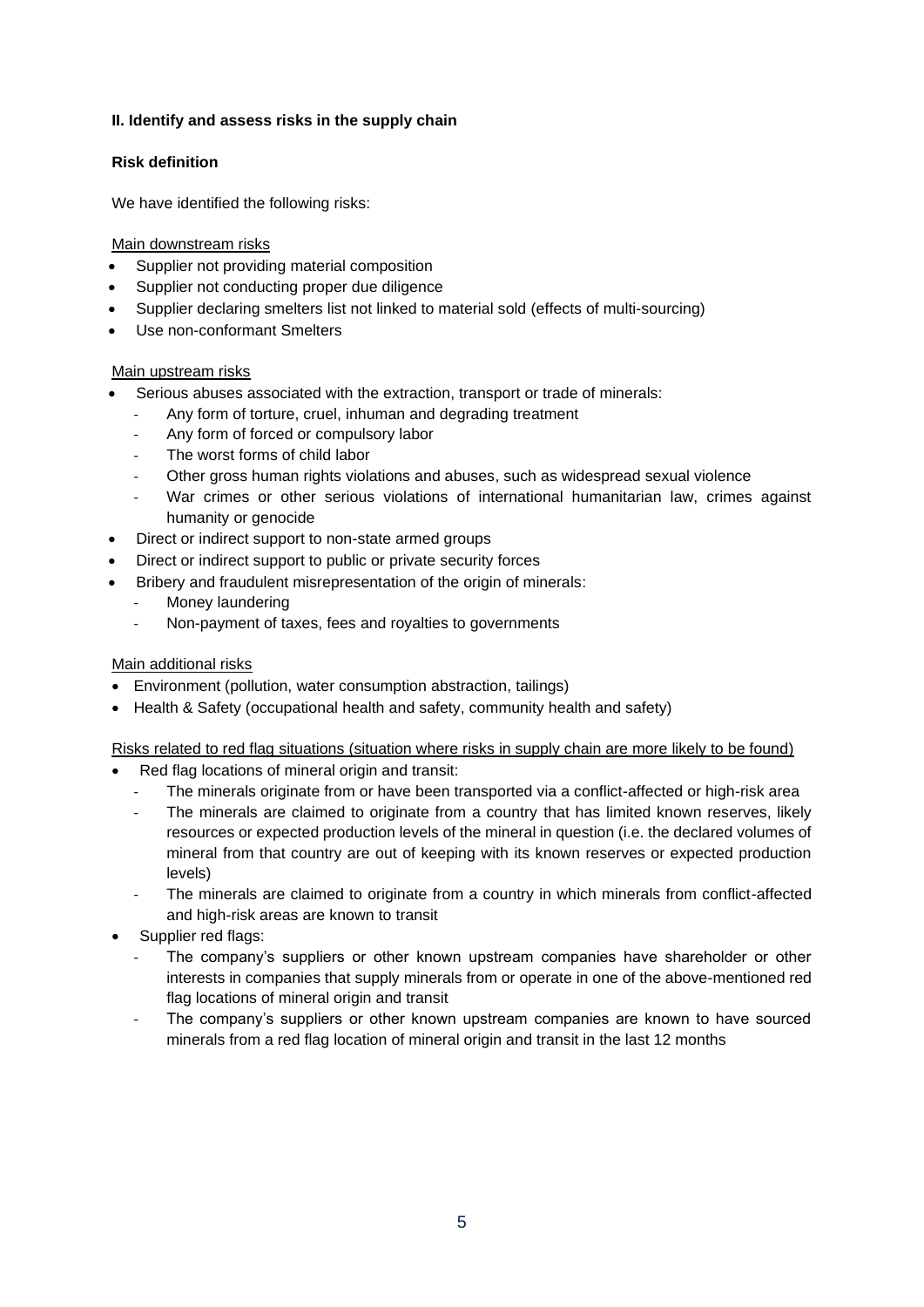### **Risk identification processes and tools**

| <b>Risk</b>                               | <b>Risk identification</b>                                                                                                                  |
|-------------------------------------------|---------------------------------------------------------------------------------------------------------------------------------------------|
| Main risk @ Downstream supply chain<br>a) | <b>Material Composition collection</b><br>٠<br><b>Responsible Minerals Statement</b><br>٠<br>Downstream<br>Audit<br>Program<br>٠<br>("DAP") |
| Main risk @ Upstream supply chain<br>b)   | <b>CMRT</b><br>Smelters Audits ("RMAP")<br>٠                                                                                                |
| <b>Additional risks</b><br>C)             | RMI & ST Grievance portal<br>$\bullet$<br>Web watch                                                                                         |
| Red flag situations<br>d)                 | Reasonable Country of<br>Origin<br>٠<br>Inquiry ("RCOI") list<br>Smelters Audit ("RMAP")<br>٠                                               |

We have identified the above risks using the processes and tools as described below.

#### *Risk identification methods*

Below is a description of our risk identification methods:

#### • **Material Composition collection**

We periodically ask our suppliers to provide the detailed material composition of the materials used in our manufacturing processes. That data allows us to identify the materials in scope of the RMI program.

If we do not receive this information from our suppliers, we check the material specification to find any useful information to determine the material composition.

In case the material specification does not disclose the presence of substances in scope of the RMI program, we check the material family to assess if the materials could potentially contain substances in scope of the RMI program.

#### • **Responsible Minerals Statement**

During our annual survey, we deploy a questionnaire to our suppliers which allows us to:

- Identify substances & suppliers in scope of the RMI program;
- Share our requirements;
- Check supplier's alignment with our requirements; and
- Assess risks at supplier level.

### • **Downstream Audit Program ("DAP")**

Starting from our 2021 Responsible Minerals Statement deployment, we request our suppliers, in scope of the RMI program, to pass the RMI DAP in order to have a third-party assess the suppliers' due diligence practices.

• **Conflict Minerals Reporting Template ("CMRT")**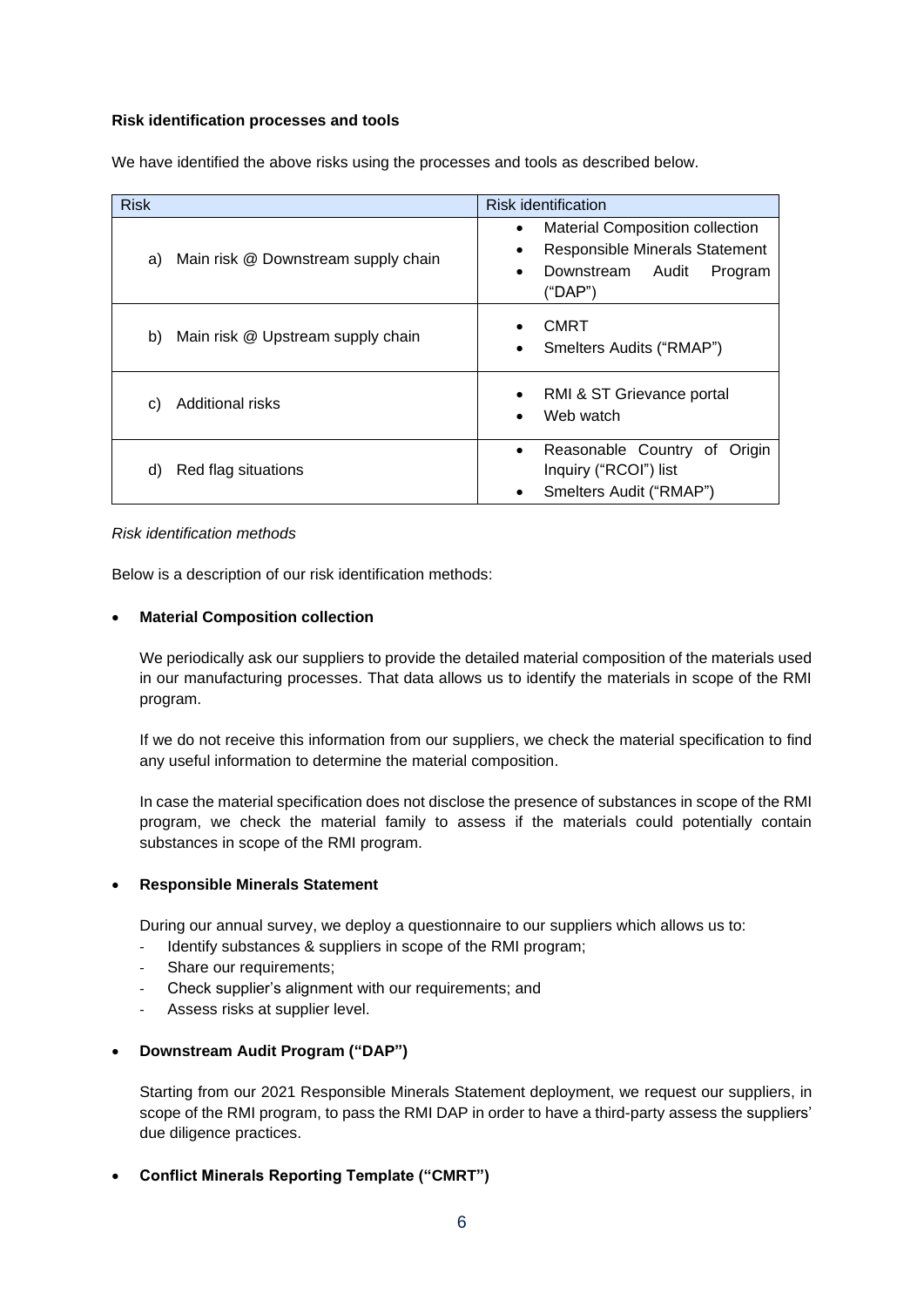We require a CMRT to our suppliers in three cases:

- During our annual survey;
- When a smelter's conformance status changes; and
- We require our suppliers to send us an updated CMRT in case their smelters list changes.

In the "Responsible Minerals Statement", we detail our requirements related to the CMRT.

### • **Smelters Audit**

As an RMI member, we benefit from third- party audits organized by the RMI, the LBMA and the RJC. During the Smelters Audit, OECD red flag identification and mitigation are assessed. The audit results are aggregated in a list maintained by the RMI named the RMAP list.

We crosscheck our suppliers' CMRT with the RMAP list in order to identify any non-conformant smelters.

Furthermore, we periodically receive notification from the RMI to highlight a smelter's conformance change.

### • **RMI Grievance portal**

In our "Responsible Minerals Statement", we encourage suppliers to initiate a grievance on the RMI portal if they become aware of a violation of the OECD Guidance Annex II or other critical risk. [\(https://mineralsgrievanceplatform.org/\)](https://mineralsgrievanceplatform.org/)

### • **ST Grievance portal**

Anyone can issue a grievance related to ST via our ["Misconduct Reporting Hotline Platform"](https://secure.ethicspoint.eu/domain/media/en/gui/104021/index.html), which is operated by a third-party in order to guarantee an independent and objective process.

### • **Web Watch**

We use a service provider to screen the Web and the deep Web in order to track any publication related to our smelters. We receive daily notification of potential relevant publications.

# • **RCOI List**

We use the RCOI list to identify the countries of origin of the minerals and the related risk classification. The RCOI list allows us to identify Red Flags associated to CAHRAs (including the Democratic Republic of the Congo and adjoining countries).

#### *CMRT inquiry responses 2020*

We conducted an inquiry, using the CMRT, with all the suppliers and subcontractors which we identified within our conflict mineral supply chain. All such suppliers and subcontractors responded to our due diligence inquiry.

We reviewed the responses received against criteria developed to determine which responses required further engagement with our suppliers. These criteria included untimely or incomplete responses as well as inconsistencies within the data reported in the CMRT.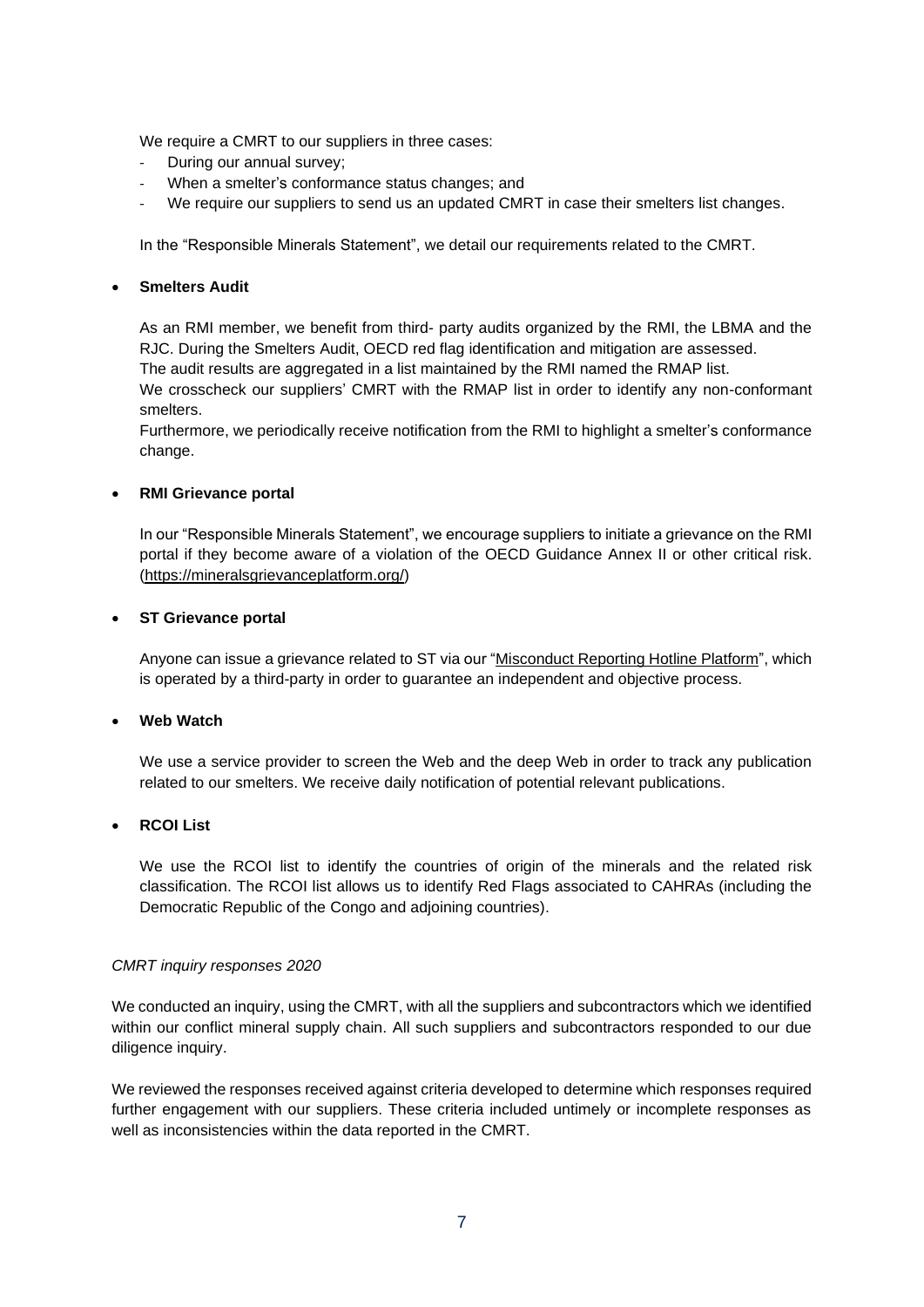We rely on the good faith efforts of our suppliers and subcontractors to provide us with reasonable representations of the processing facilities used to supply the necessary conflict minerals in our products. As a result of our inquiry via the CMRT, our suppliers and subcontractors reported to us a total of 272 smelters as sources of 3TG during the 2020 calendar year, 33 (see Table 2 below in section IV for details) of which we had discontinued as sources as of December 31, 2020, as reflected in the Table 2 in section IV below. The table below indicates the percentage of reported smelters sourcing each metal which were RMAP conformant as of December 31, 2020. Information relating to RMAP conformant smelters is extracted from the RBA database. The information presented in the below table represents the state of affairs as of December 31, 2020, but should not be interpreted as necessarily having applied consistently throughout the entire 2020 calendar year. Although we have received, and regularly continue to receive, updates to the RMAP conformance information presented in this table, we have presented it as of December 31, 2020.

| <b>Metal</b>                                                                                                                    | Tin  |      | Tantalum   Tungsten | Gold |
|---------------------------------------------------------------------------------------------------------------------------------|------|------|---------------------|------|
| Total number of smelters declared during 2020   53<br>calendar year which remained as sources of 3TG<br>as of December 31, 2020 |      | 37   | 42                  | 107  |
| Percentage of above smelters which were RMAP<br>conformant as of December 31, 2020                                              | 100% | 100% | 100%                | 100% |

### *Analysis of our products in light of due diligence results*

From the figures in the above table, we can conclude that 100% of the smelters declared to us by our suppliers and subcontractors which remained as our sources of 3TG as of December 31, 2020 were validated by the RMAP as being conformant as of December 31, 2020. We have included in Table 1 in section IV below a list of these processing facilities as well as their identification number as used by the RMAP.

33 of the 272 smelters declared to us by our suppliers and subcontractors were RMAP conformant at some point during calendar year 2020 but no longer qualified as such as of December 31, 2020 and were therefore removed from our authorized sources of 3TG as of such date. We are not in a position to know whether a certain 3TG material which was used in the manufacture of a product during 2020 originated with one of such smelters before or after it lost its status as RMAP conformant. We have identified these smelters and the month during which we were notified of their removal from the RMAP conformance list in Table 2 in section IV below.

### **III. Design and implement a strategy to respond to identified risks**

A key requirement to our supply chain, is to use only RMAP conformant smelters. By doing this we ensure that most of the risks identified are addressed. The following section details our mitigation strategy per identified risk.

### **Risk mitigation**

We have a risk mitigation plan to address the risks identified. In this plan, mitigation actions are detailed per category of identified risks.

We mitigate risks identified "upstream" by only working with RMAP conformant smelters and relying on the smelter audits. In case a smelter becomes non-conformant we remove it from our supply chain.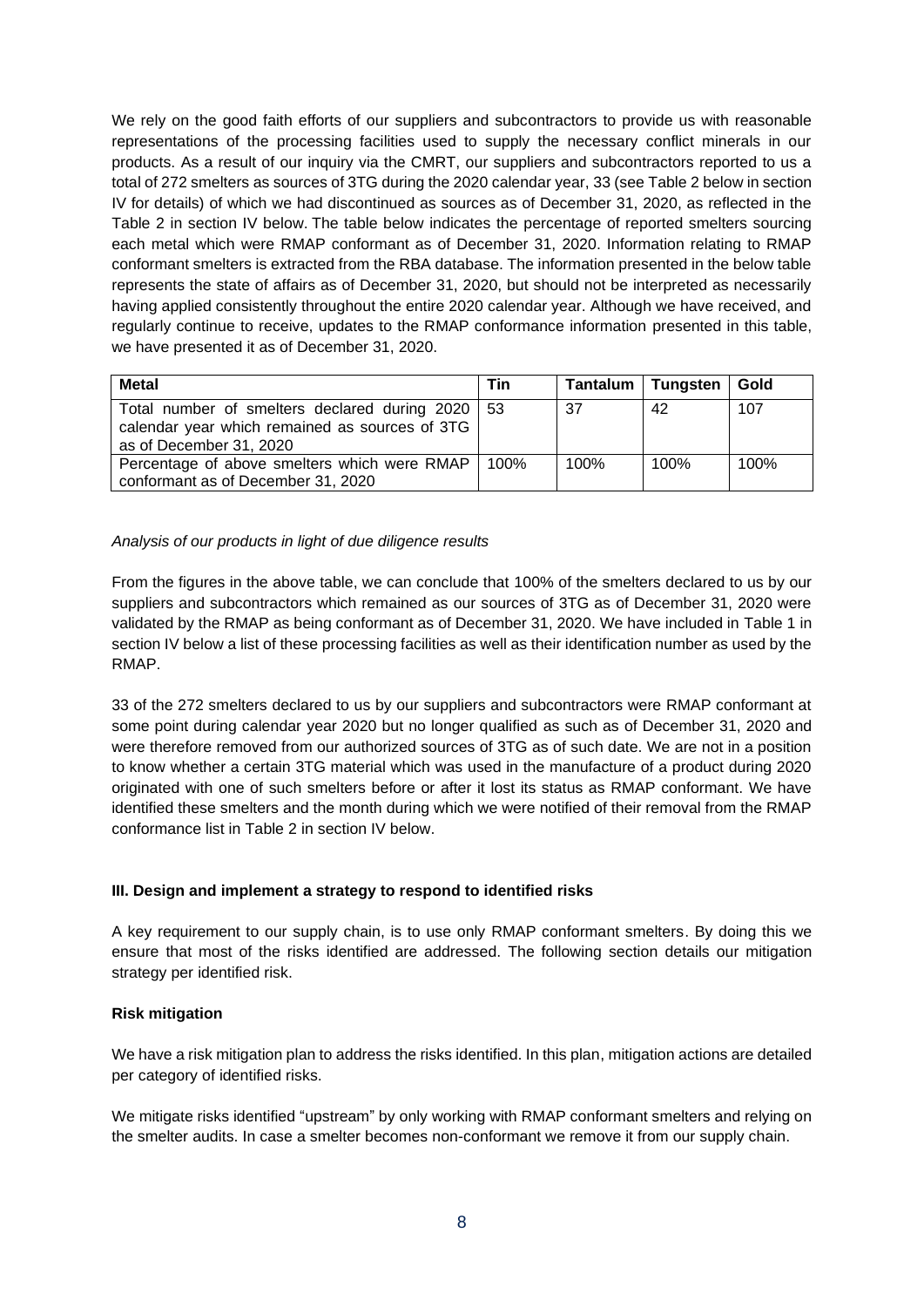We mitigate risks identified "downstream" by continuously assessing and training our suppliers to ensure the reliability of their due diligence.

On a quarterly basis a standard report is communicated to our Sustainability Council, consisting of representatives of the following organizations within ST: Corporate Social Responsibility, Internal Communication, External Communication, Quality, Product Groups, Manufacturing, Sales, Compliance & Business Ethics, Procurement, Investor Relations & Finance.

This report details (i) the conflict minerals-related risks identified during the quarter, (ii) the mitigation actions taken and (iii) the conformance status and a list of delinquent suppliers which do not meet our mandatory requirements despite several risk mitigation efforts attempted from our side. The Sustainability Council should indicate further action to be taken to treat delinquent suppliers, which may include disengaging with a delinquent supplier after failed attempts at risk mitigation, although the latter has not yet been the case.

### **IV. Independent third-party audit of smelters**

100% of the smelters declared to us by our suppliers and subcontractors which remained as our sources of 3TG as of December 31, 2020 were validated by the RMAP as being conformant as of December 31, 2020 based on independent third-party audits performed on these smelters. Included in the below table is a summary of the independent third-party audits performed on the processing facilities that were identified to us by our suppliers as potentially in our supply chain for 2020. The presence of a facility on this list does not mean that our products necessarily contained 3TGs processed by that facility. Location information for each processing facility is as reported by the RMAP as of December 31, 2020.

### **Lists of Processing Facilities**

| <b>Smelter</b>        |              |                                                    |                                    |                                  |
|-----------------------|--------------|----------------------------------------------------|------------------------------------|----------------------------------|
| <b>Identification</b> | <b>Metal</b> | <b>Smelter Name</b>                                | <b>Smelter Country</b>             | <b>Auditor</b>                   |
| CID002763             | Gold         | 8853 S.p.A.                                        | <b>ITALY</b>                       | <b>RJC</b>                       |
| CID000015             | Gold         | <b>Advanced Chemical Company</b>                   | <b>UNITED STATES</b><br>OF AMERICA | RMI                              |
| CID000019             | Gold         | Aida Chemical Industries Co., Ltd.                 | <b>JAPAN</b>                       | RMI                              |
| CID002560             | Gold         | Al Etihad Gold Refinery DMCC                       | UNITED ARAB<br><b>EMIRATES</b>     | RMI                              |
| CID000035             | Gold         | Allgemeine Gold-und<br>Silberscheideanstalt A.G.   | <b>GERMANY</b>                     | <b>LBMA</b><br>RG/<br><b>RJC</b> |
| CID000041             | Gold         | Almalyk Mining and Metallurgical<br>Complex (AMMC) | <b>UZBEKISTAN</b>                  | LBMA                             |
| CID000058             | Gold         | AngloGold Ashanti Corrego do Sitio<br>Mineracao    | <b>BRAZIL</b>                      | <b>LBMA</b>                      |
| CID000077             | Gold         | Argor-Heraeus S.A.                                 | <b>SWITZERLAND</b>                 | <b>LBMA</b><br>RG/<br><b>RJC</b> |
| CID000082             | Gold         | Asahi Pretec Corp.                                 | <b>JAPAN</b>                       | LBMA                             |
| CID000924             | Gold         | Asahi Refining Canada Ltd.                         | <b>CANADA</b>                      | <b>LBMA</b>                      |
| CID000920             | Gold         | Asahi Refining USA Inc.                            | <b>UNITED STATES</b><br>OF AMERICA | LBMA                             |
| CID000090             | Gold         | Asaka Riken Co., Ltd.                              | <b>JAPAN</b>                       | RMI                              |
| CID002850             | Gold         | <b>AU Traders and Refiners</b>                     | <b>SOUTH AFRICA</b>                | <b>RJC</b>                       |

Table 1: Processing facilities reported in our supply chain in relation to calendar year 2020 which were validated by the RMAP conformant smelters program as of December 31, 2020: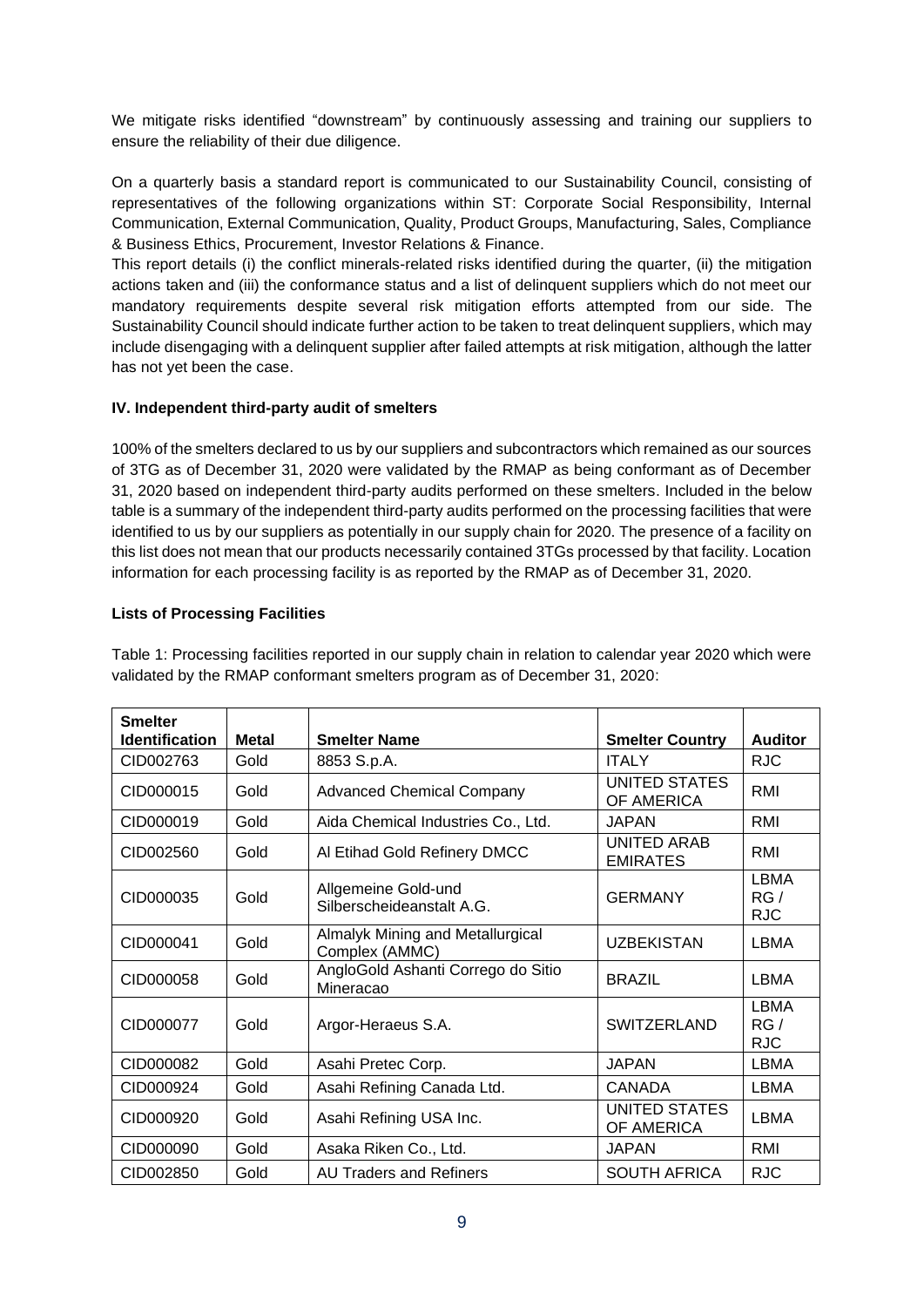| <b>Smelter</b><br>Identification | <b>Metal</b> | <b>Smelter Name</b>                                                | <b>Smelter Country</b>                | <b>Auditor</b>                   |
|----------------------------------|--------------|--------------------------------------------------------------------|---------------------------------------|----------------------------------|
| CID000113                        | Gold         | Aurubis AG                                                         | <b>GERMANY</b>                        | <b>LBMA</b>                      |
| CID002863                        | Gold         | <b>Bangalore Refinery</b>                                          | <b>INDIA</b>                          | RMI                              |
| CID000128                        | Gold         | Bangko Sentral ng Pilipinas (Central<br>Bank of the Philippines)   | <b>PHILIPPINES</b>                    | LBMA                             |
| CID000157                        | Gold         | <b>Boliden AB</b>                                                  | <b>SWEDEN</b>                         | <b>LBMA</b>                      |
| CID000176                        | Gold         | C. Hafner GmbH + Co. KG                                            | <b>GERMANY</b>                        | <b>LBMA</b><br>RG/<br><b>RJC</b> |
| CID000185                        | Gold         | CCR Refinery - Glencore Canada<br>Corporation                      | <b>CANADA</b>                         | <b>LBMA</b>                      |
| CID000189                        | Gold         | Cendres + Metaux S.A.                                              | SWITZERLAND                           | <b>RJC</b>                       |
| CID000233                        | Gold         | Chimet S.p.A.                                                      | <b>ITALY</b>                          | <b>LBMA</b>                      |
| CID000264                        | Gold         | Chugai Mining                                                      | <b>JAPAN</b>                          | RMI                              |
| CID000362                        | Gold         | <b>DODUCO Contacts and Refining</b><br>GmbH                        | <b>GERMANY</b>                        | RMI                              |
| CID000401                        | Gold         | Dowa                                                               | <b>JAPAN</b>                          | RMI                              |
| CID003195                        | Gold         | DS PRETECH Co., Ltd.                                               | KOREA,<br><b>REPUBLIC OF</b>          | RMI                              |
| CID000359                        | Gold         | DSC (Do Sung Corporation)                                          | KOREA,<br><b>REPUBLIC OF</b>          | RMI                              |
| CID000425                        | Gold         | Eco-System Recycling Co., Ltd. East<br>Plant                       | <b>JAPAN</b>                          | RMI                              |
| CID003424                        | Gold         | Eco-System Recycling Co., Ltd. North<br>Plant                      | <b>JAPAN</b>                          | RMI                              |
| CID003425                        | Gold         | Eco-System Recycling Co., Ltd. West<br>Plant                       | <b>JAPAN</b>                          | RMI                              |
| CID002561                        | Gold         | <b>Emirates Gold DMCC</b>                                          | <b>UNITED ARAB</b><br><b>EMIRATES</b> | <b>RMI</b>                       |
| CID002459                        | Gold         | <b>Geib Refining Corporation</b>                                   | <b>UNITED STATES</b><br>OF AMERICA    | RMI                              |
| CID002243                        | Gold         | Gold Refinery of Zijin Mining Group<br>Co., Ltd.                   | <b>CHINA</b>                          | LBMA                             |
| CID000694                        | Gold         | Heimerle + Meule GmbH                                              | <b>GERMANY</b>                        | LBMA                             |
| CID000707                        | Gold         | Heraeus Metals Hong Kong Ltd.                                      | <b>CHINA</b>                          | <b>LBMA</b><br>RG/<br><b>RJC</b> |
| CID000801                        | Gold         | Inner Mongolia Qiankun Gold and<br>Silver Refinery Share Co., Ltd. | <b>CHINA</b>                          | LBMA                             |
| CID000807                        | Gold         | Ishifuku Metal Industry Co., Ltd.                                  | <b>JAPAN</b>                          | LBMA                             |
| CID000814                        | Gold         | <b>Istanbul Gold Refinery</b>                                      | <b>TURKEY</b>                         | <b>LBMA</b>                      |
| CID002765                        | Gold         | Italpreziosi                                                       | <b>ITALY</b>                          | <b>LBMA</b><br>RG/<br><b>RJC</b> |
| CID000823                        | Gold         | Japan Mint                                                         | <b>JAPAN</b>                          | LBMA                             |
| CID000855                        | Gold         | Jiangxi Copper Co., Ltd.                                           | <b>CHINA</b>                          | LBMA                             |
| CID000929                        | Gold         | <b>JSC Uralelectromed</b>                                          | <b>RUSSIAN</b><br><b>FEDERATION</b>   | LBMA                             |
| CID000937                        | Gold         | JX Nippon Mining & Metals Co., Ltd.                                | <b>JAPAN</b>                          | LBMA                             |
| CID000957                        | Gold         | Kazzinc                                                            | <b>KAZAKHSTAN</b>                     | LBMA                             |
| CID000969                        | Gold         | Kennecott Utah Copper LLC                                          | <b>UNITED STATES</b><br>OF AMERICA    | LBMA                             |
| CID002511                        | Gold         | KGHM Polska Miedz Spolka Akcyjna                                   | <b>POLAND</b>                         | LBMA                             |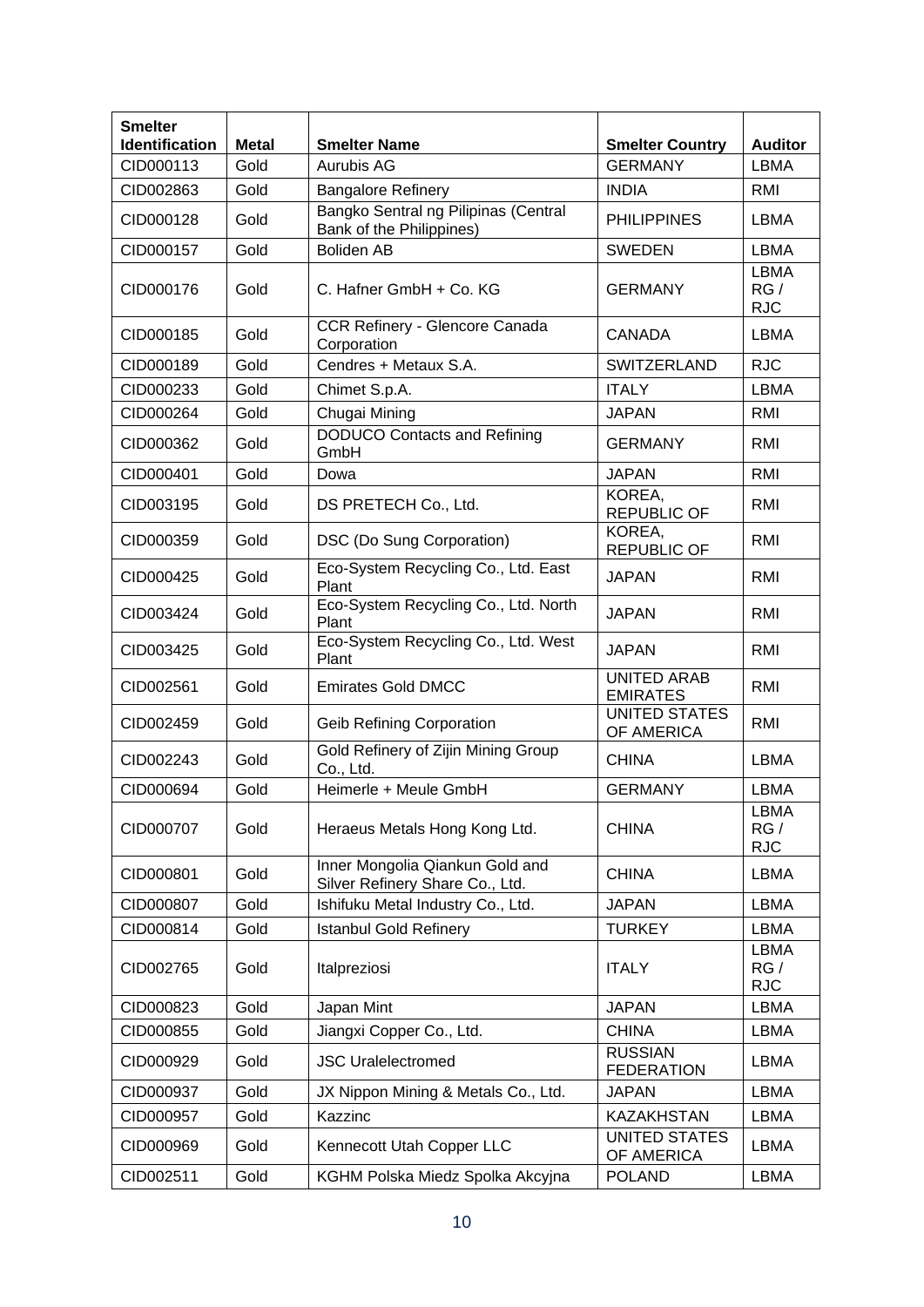| <b>Smelter</b><br><b>Identification</b> | <b>Metal</b> | <b>Smelter Name</b>                                                                | <b>Smelter Country</b>              | <b>Auditor</b>                   |
|-----------------------------------------|--------------|------------------------------------------------------------------------------------|-------------------------------------|----------------------------------|
| CID000981                               | Gold         | Kojima Chemicals Co., Ltd.                                                         | <b>JAPAN</b>                        | <b>RMI</b>                       |
| CID002605                               | Gold         | Korea Zinc Co., Ltd.                                                               | KOREA,<br><b>REPUBLIC OF</b>        | RMI                              |
| CID001029                               | Gold         | Kyrgyzaltyn JSC                                                                    | <b>KYRGYZSTAN</b>                   | LBMA                             |
| CID002762                               | Gold         | L'Orfebre S.A.                                                                     | <b>ANDORRA</b>                      | RMI                              |
| CID001078                               | Gold         | LS-NIKKO Copper Inc.                                                               | KOREA,<br><b>REPUBLIC OF</b>        | <b>LBMA</b>                      |
| CID000689                               | Gold         | LT Metal Ltd.                                                                      | KOREA,<br><b>REPUBLIC OF</b>        | RMI                              |
| CID002606                               | Gold         | <b>Marsam Metals</b>                                                               | <b>BRAZIL</b>                       | RMI                              |
| CID001113                               | Gold         | Materion                                                                           | <b>UNITED STATES</b><br>OF AMERICA  | RMI                              |
| CID001119                               | Gold         | Matsuda Sangyo Co., Ltd.                                                           | <b>JAPAN</b>                        | <b>LBMA</b>                      |
| CID001149                               | Gold         | Metalor Technologies (Hong Kong) Ltd.                                              | <b>CHINA</b>                        | <b>LBMA</b><br>RG/<br><b>RJC</b> |
| CID001152                               | Gold         | Metalor Technologies (Singapore) Pte.,<br>Ltd.                                     | <b>SINGAPORE</b>                    | <b>LBMA</b><br>RG/<br><b>RJC</b> |
| CID001147                               | Gold         | Metalor Technologies (Suzhou) Ltd.                                                 | <b>CHINA</b>                        | <b>LBMA</b><br>RG/<br><b>RJC</b> |
| CID001153                               | Gold         | Metalor Technologies S.A.                                                          | SWITZERLAND                         | <b>LBMA</b><br>RG/<br><b>RJC</b> |
| CID001157                               | Gold         | <b>UNITED STATES</b><br>Metalor USA Refining Corporation<br>OF AMERICA             |                                     | <b>LBMA</b><br>RG/<br><b>RJC</b> |
| CID001161                               | Gold         | Metalurgica Met-Mex Penoles S.A. De<br><b>MEXICO</b><br>C.V.                       |                                     | <b>LBMA</b>                      |
| CID001188                               | Gold         | Mitsubishi Materials Corporation                                                   | <b>JAPAN</b>                        | <b>LBMA</b>                      |
| CID001193                               | Gold         | Mitsui Mining and Smelting Co., Ltd.                                               | <b>JAPAN</b>                        | LBMA                             |
| CID002509                               | Gold         | MMTC-PAMP India Pvt., Ltd.                                                         | <b>INDIA</b>                        | <b>LBMA</b>                      |
| CID001204                               | Gold         | <b>Moscow Special Alloys Processing</b><br>Plant                                   | <b>RUSSIAN</b><br><b>FEDERATION</b> | <b>LBMA</b>                      |
| CID001220                               | Gold         | Nadir Metal Rafineri San. Ve Tic. A.S.                                             | <b>TURKEY</b>                       | LBMA                             |
| CID001236                               | Gold         | Navoi Mining and Metallurgical<br>Combinat                                         | <b>UZBEKISTAN</b>                   | LBMA                             |
| CID001259                               | Gold         | Nihon Material Co., Ltd.                                                           | <b>JAPAN</b>                        | LBMA                             |
| CID002779                               | Gold         | Ogussa Osterreichische Gold- und<br>Silber-Scheideanstalt GmbH                     | <b>AUSTRIA</b>                      | <b>RJC</b>                       |
| CID001325                               | Gold         | Ohura Precious Metal Industry Co.,<br>Ltd.                                         | <b>JAPAN</b>                        | RMI                              |
| CID001326                               | Gold         | OJSC "The Gulidov Krasnoyarsk Non-<br>Ferrous Metals Plant" (OJSC<br>Krastsvetmet) | <b>RUSSIAN</b><br><b>FEDERATION</b> | <b>LBMA</b>                      |
| CID000493                               | Gold         | <b>OJSC Novosibirsk Refinery</b>                                                   | <b>RUSSIAN</b><br><b>FEDERATION</b> | LBMA                             |
| CID001352                               | Gold         | PAMP S.A.                                                                          | <b>SWITZERLAND</b>                  | LBMA                             |
| CID002919                               | Gold         | Planta Recuperadora de Metales SpA                                                 | <b>CHILE</b>                        | RMI                              |
| CID001386                               | Gold         | Prioksky Plant of Non-Ferrous Metals                                               | <b>RUSSIAN</b><br><b>FEDERATION</b> | LBMA                             |
| CID001397                               | Gold         | PT Aneka Tambang (Persero) Tbk                                                     | <b>INDONESIA</b>                    | <b>LBMA</b>                      |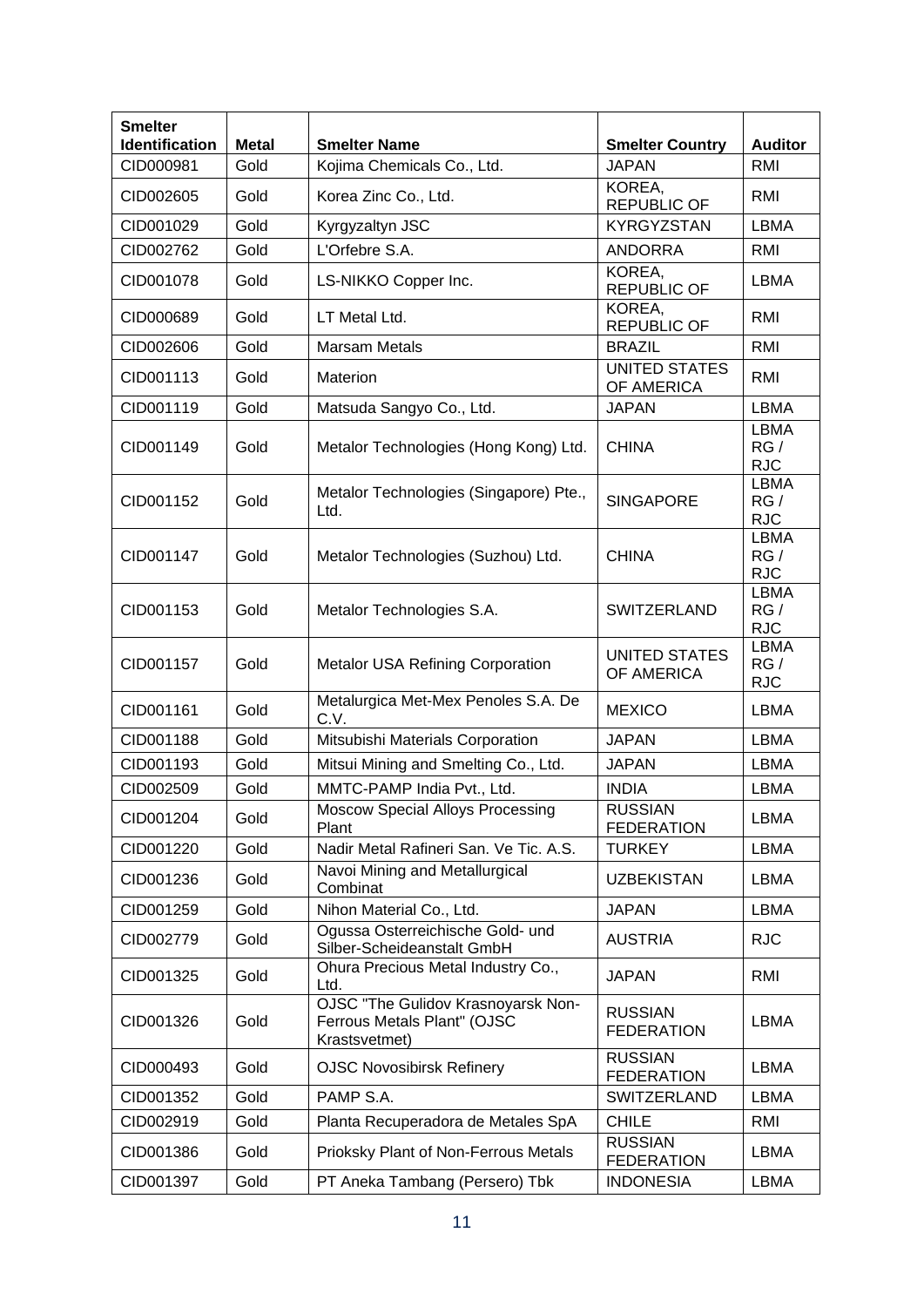| <b>Smelter</b><br>Identification | <b>Metal</b> | <b>Smelter Name</b>                                                    | <b>Smelter Country</b>                 | <b>Auditor</b>                   |
|----------------------------------|--------------|------------------------------------------------------------------------|----------------------------------------|----------------------------------|
| CID001498                        | Gold         | PX Precinox S.A.                                                       | <b>SWITZERLAND</b>                     | <b>LBMA</b>                      |
| CID001512                        | Gold         | Rand Refinery (Pty) Ltd.                                               | <b>SOUTH AFRICA</b>                    | LBMA                             |
| CID002582                        | Gold         | REMONDIS PMR B.V.                                                      | <b>NETHERLANDS</b>                     | RMI                              |
| CID001534                        | Gold         | Royal Canadian Mint                                                    | <b>CANADA</b>                          | <b>LBMA</b>                      |
| CID002761                        | Gold         | <b>SAAMP</b>                                                           | <b>FRANCE</b>                          | <b>RJC</b>                       |
| CID002973                        | Gold         | Safimet S.p.A                                                          | <b>ITALY</b>                           | <b>RJC</b>                       |
| CID002290                        | Gold         | SAFINA A.S.                                                            | <b>CZECHIA</b>                         | RMI                              |
| CID001555                        | Gold         | <b>Samduck Precious Metals</b>                                         | KOREA,<br><b>REPUBLIC OF</b>           | RMI                              |
| CID002777                        | Gold         | SAXONIA Edelmetalle GmbH                                               | <b>GERMANY</b>                         | <b>RMI</b>                       |
| CID001585                        | Gold         | SEMPSA Joyeria Plateria S.A.                                           | <b>SPAIN</b>                           | <b>LBMA</b><br>RG/<br><b>RJC</b> |
| CID001622                        | Gold         | Shandong Zhaojin Gold & Silver<br>Refinery Co., Ltd.                   | <b>CHINA</b>                           | <b>LBMA</b>                      |
| CID001736                        | Gold         | Sichuan Tianze Precious Metals Co.,<br>Ltd.                            | <b>CHINA</b>                           | LBMA                             |
| CID002516                        | Gold         | TAIWAN,<br>PROVINCE OF<br>Singway Technology Co., Ltd.<br><b>CHINA</b> |                                        | <b>RMI</b>                       |
| CID001756                        | Gold         | SOE Shyolkovsky Factory of<br><b>Secondary Precious Metals</b>         | <b>RUSSIAN</b><br><b>FEDERATION</b>    | LBMA                             |
| CID001761                        | Gold         | Solar Applied Materials Technology<br>Corp.                            | TAIWAN,<br>PROVINCE OF<br><b>CHINA</b> | LBMA                             |
| CID001798                        | Gold         | Sumitomo Metal Mining Co., Ltd.                                        | <b>JAPAN</b>                           | <b>LBMA</b>                      |
| CID002918                        | Gold         | SungEel HiMetal Co., Ltd.                                              | KOREA,<br><b>REPUBLIC OF</b>           | RMI                              |
| CID002580                        | Gold         | T.C.A S.p.A                                                            | <b>ITALY</b>                           | LBMA                             |
| CID001875                        | Gold         | Tanaka Kikinzoku Kogyo K.K.                                            | <b>JAPAN</b>                           | <b>LBMA</b>                      |
| CID001916                        | Gold         | The Refinery of Shandong Gold Mining<br>Co., Ltd.                      | <b>CHINA</b>                           | LBMA                             |
| CID001938                        | Gold         | Tokuriki Honten Co., Ltd.                                              | JAPAN                                  | LBMA                             |
| CID002615                        | Gold         | TOO Tau-Ken-Altyn                                                      | <b>KAZAKHSTAN</b>                      | <b>LBMA</b>                      |
| CID001955                        | Gold         | Torecom                                                                | KOREA,<br><b>REPUBLIC OF</b>           | RMI                              |
| CID002314                        | Gold         | <b>Umicore Precious Metals Thailand</b>                                | <b>THAILAND</b>                        | <b>RJC</b>                       |
| CID001980                        | Gold         | Umicore S.A. Business Unit Precious<br><b>Metals Refining</b>          | <b>BELGIUM</b>                         | LBMA                             |
| CID001993                        | Gold         | United Precious Metal Refining, Inc.                                   | <b>UNITED STATES</b><br>OF AMERICA     | RMI                              |
| CID002003                        | Gold         | Valcambi S.A.                                                          | <b>SWITZERLAND</b>                     | <b>LBMA</b><br>RG/<br><b>RJC</b> |
| CID002030                        | Gold         | Western Australian Mint (T/a The Perth<br>Mint)                        | <b>AUSTRALIA</b>                       | LBMA                             |
| CID002778                        | Gold         | <b>WIELAND Edelmetalle GmbH</b>                                        | <b>GERMANY</b>                         | <b>RJC</b>                       |
| CID002100                        | Gold         | Yamakin Co., Ltd.                                                      | <b>JAPAN</b>                           | <b>RMI</b>                       |
| CID002129                        | Gold         | Yokohama Metal Co., Ltd.                                               | <b>JAPAN</b>                           | <b>RMI</b>                       |
| CID002224                        | Gold         | Zhongyuan Gold Smelter of Zhongjin<br><b>Gold Corporation</b>          | <b>CHINA</b>                           | LBMA                             |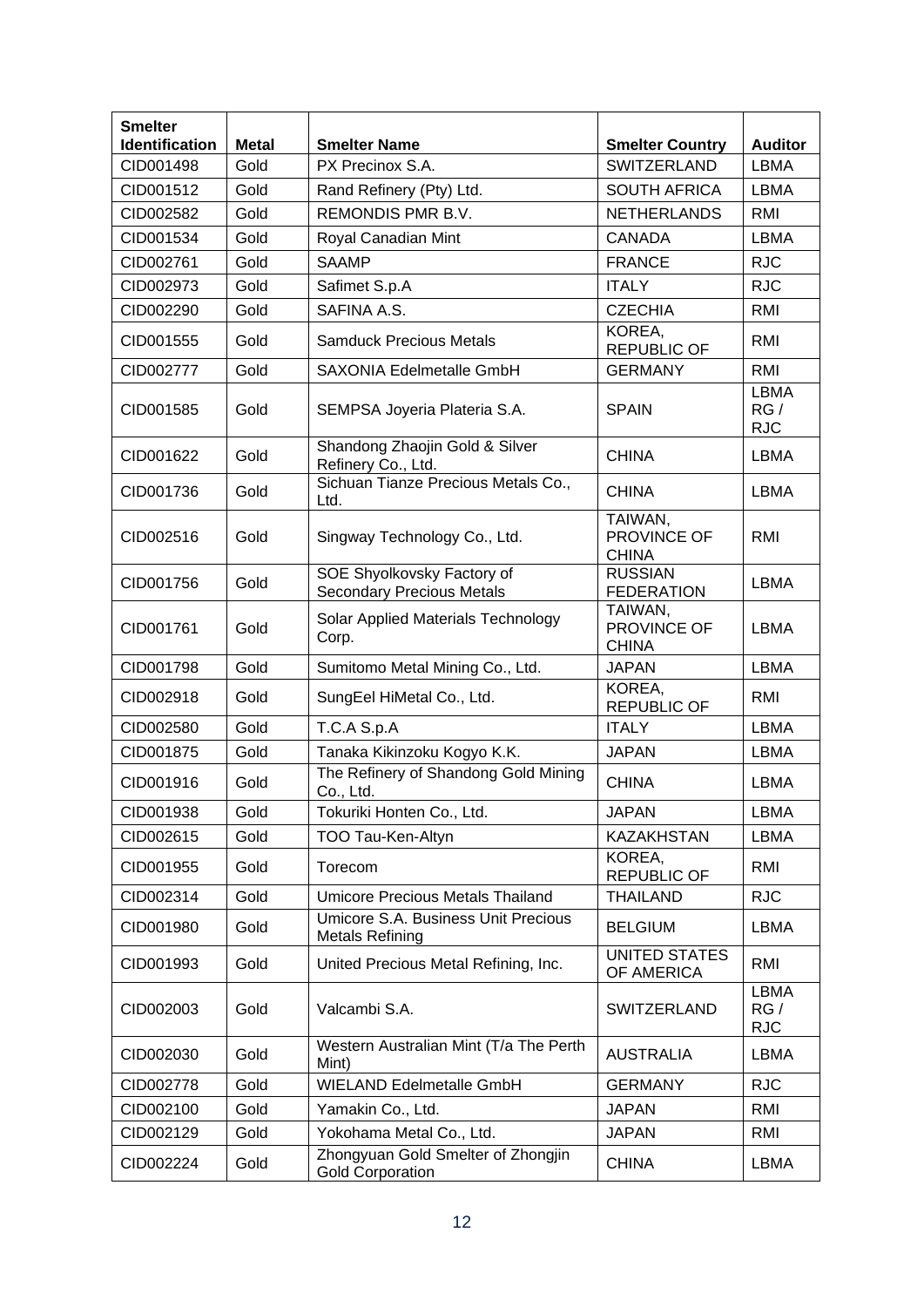| <b>Smelter</b><br>Identification | <b>Metal</b> | <b>Smelter Name</b>                                  | <b>Smelter Country</b>              | <b>Auditor</b> |
|----------------------------------|--------------|------------------------------------------------------|-------------------------------------|----------------|
| CID000092                        | Tantalum     | Asaka Riken Co., Ltd.                                | <b>JAPAN</b>                        | <b>RMI</b>     |
| CID000211                        | Tantalum     | Changsha South Tantalum Niobium<br>Co., Ltd.         | <b>CHINA</b>                        | RMI            |
| CID002504                        | Tantalum     | D Block Metals, LLC                                  | <b>UNITED STATES</b><br>OF AMERICA  | RMI            |
| CID000456                        | Tantalum     | Exotech Inc.                                         | <b>UNITED STATES</b><br>OF AMERICA  | RMI            |
| CID000460                        | Tantalum     | <b>F&amp;X Electro-Materials Ltd.</b>                | <b>CHINA</b>                        | RMI            |
| CID002505                        | Tantalum     | FIR Metals & Resource Ltd.                           | <b>CHINA</b>                        | RMI            |
| CID002558                        | Tantalum     | Global Advanced Metals Aizu                          | <b>JAPAN</b>                        | RMI            |
| CID002557                        | Tantalum     | Global Advanced Metals Boyertown                     | <b>UNITED STATES</b><br>OF AMERICA  | RMI            |
| CID000616                        | Tantalum     | Guangdong Zhiyuan New Material Co.,<br>Ltd.          | <b>CHINA</b>                        | RMI            |
| CID002544                        | Tantalum     | H.C. Starck Co., Ltd.                                | <b>THAILAND</b>                     | RMI            |
| CID002547                        | Tantalum     | H.C. Starck Hermsdorf GmbH                           | <b>GERMANY</b>                      | RMI            |
| CID002548                        | Tantalum     | H.C. Starck Inc.                                     | <b>UNITED STATES</b><br>OF AMERICA  | <b>RMI</b>     |
| CID002549                        | Tantalum     | H.C. Starck Ltd.                                     | <b>JAPAN</b>                        | <b>RMI</b>     |
| CID002550                        | Tantalum     | H.C. Starck Smelting GmbH & Co. KG                   | <b>GERMANY</b>                      | RMI            |
| CID002545                        | Tantalum     | H.C. Starck Tantalum and Niobium<br>GmbH             | <b>GERMANY</b>                      | RMI            |
| CID002492                        | Tantalum     | Hengyang King Xing Lifeng New<br>Materials Co., Ltd. | <b>CHINA</b>                        | RMI            |
| CID002512                        | Tantalum     | Jiangxi Dinghai Tantalum & Niobium<br>Co., Ltd.      | <b>CHINA</b>                        | RMI            |
| CID002842                        | Tantalum     | Jiangxi Tuohong New Raw Material                     | <b>CHINA</b>                        | <b>RMI</b>     |
| CID000914                        | Tantalum     | JiuJiang JinXin Nonferrous Metals Co.,<br>Ltd.       | <b>CHINA</b>                        | RMI            |
| CID000917                        | Tantalum     | Jiujiang Tanbre Co., Ltd.                            | <b>CHINA</b>                        | <b>RMI</b>     |
| CID002506                        | Tantalum     | Jiujiang Zhongao Tantalum & Niobium<br>Co., Ltd.     | <b>CHINA</b>                        | RMI            |
| CID002539                        | Tantalum     | <b>KEMET Blue Metals</b>                             | <b>MEXICO</b>                       | RMI            |
| CID001076                        | Tantalum     | LSM Brasil S.A.                                      | <b>BRAZIL</b>                       | RMI            |
| CID001163                        | Tantalum     | Metallurgical Products India Pvt., Ltd.              | <b>INDIA</b>                        | RMI            |
| CID001175                        | Tantalum     | Mineracao Taboca S.A.                                | <b>BRAZIL</b>                       | RMI            |
| CID001192                        | Tantalum     | Mitsui Mining and Smelting Co., Ltd.                 | <b>JAPAN</b>                        | RMI            |
| CID001277                        | Tantalum     | Ningxia Orient Tantalum Industry Co.,<br>Ltd.        | <b>CHINA</b>                        | RMI            |
| CID001200                        | Tantalum     | <b>NPM Silmet AS</b>                                 | <b>ESTONIA</b>                      | RMI            |
| CID002847                        | Tantalum     | <b>PRG Dooel</b>                                     | <b>NORTH</b><br><b>MACEDONIA</b>    | RMI            |
| CID001508                        | Tantalum     | QuantumClean                                         | <b>UNITED STATES</b><br>OF AMERICA  | RMI            |
| CID002707                        | Tantalum     | Resind Industria e Comercio Ltda.                    | <b>BRAZIL</b>                       | <b>RMI</b>     |
| CID001769                        | Tantalum     | Solikamsk Magnesium Works OAO                        | <b>RUSSIAN</b><br><b>FEDERATION</b> | RMI            |
| CID001869                        | Tantalum     | Taki Chemical Co., Ltd.                              | <b>JAPAN</b>                        | <b>RMI</b>     |
| CID001891                        | Tantalum     | <b>Telex Metals</b>                                  | <b>UNITED STATES</b><br>OF AMERICA  | RMI            |
| CID001969                        | Tantalum     | Ulba Metallurgical Plant JSC                         | <b>KAZAKHSTAN</b>                   | <b>RMI</b>     |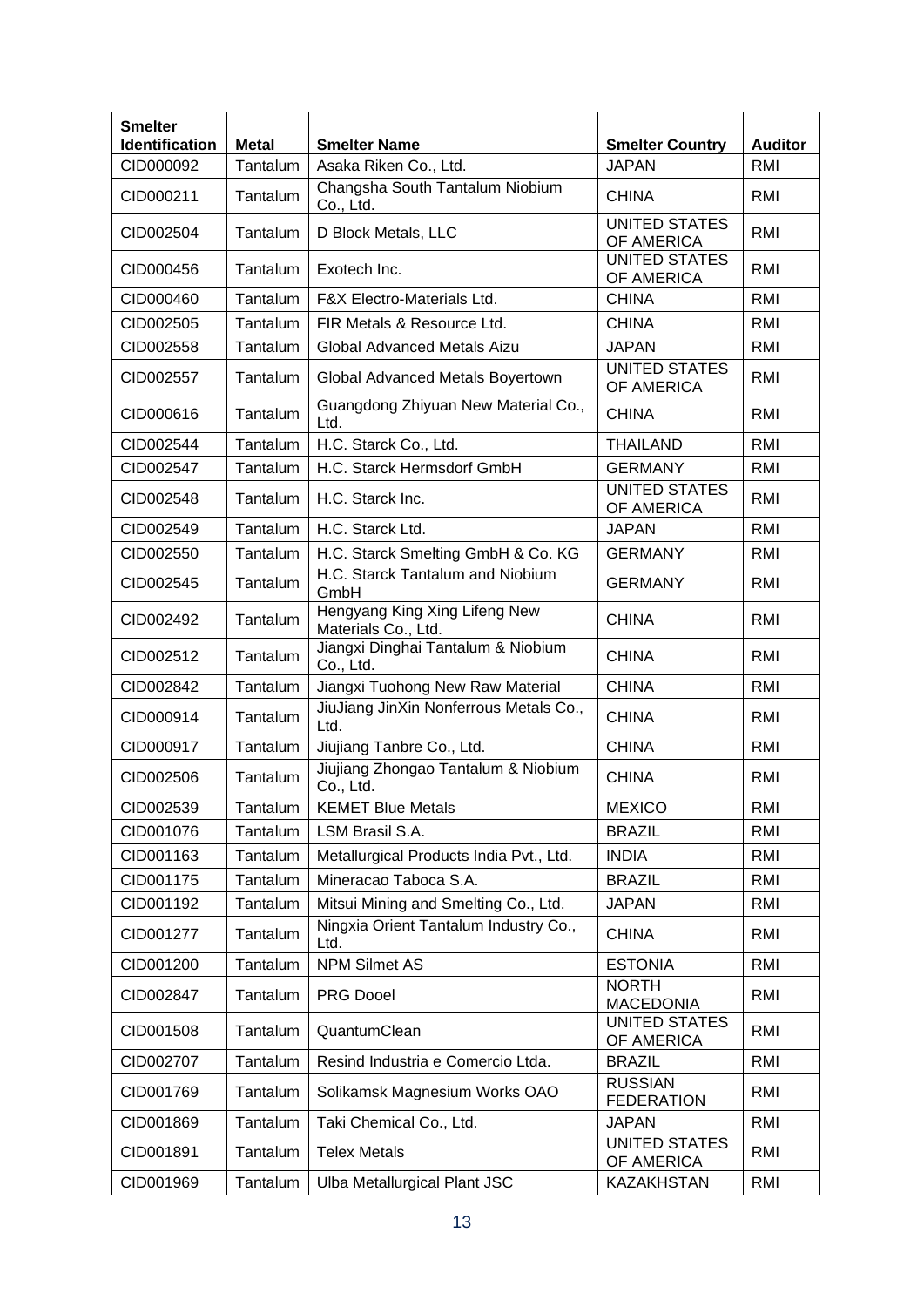| <b>Smelter</b><br><b>Identification</b> | <b>Metal</b>    | <b>Smelter Name</b>                                                      | <b>Smelter Country</b>                        | <b>Auditor</b> |
|-----------------------------------------|-----------------|--------------------------------------------------------------------------|-----------------------------------------------|----------------|
| CID002508                               | Tantalum        | XinXing HaoRong Electronic Material<br>Co., Ltd.                         | <b>CHINA</b>                                  | RMI            |
| CID001522                               | <b>Tantalum</b> | Yanling Jincheng Tantalum & Niobium<br>Co., Ltd.                         | <b>CHINA</b>                                  | RMI            |
| CID000292                               | Tin             | Alpha                                                                    | <b>UNITED STATES</b><br>OF AMERICA            | <b>RMI</b>     |
| CID000228                               | Tin             | Chenzhou Yunxiang Mining and<br>Metallurgy Co., Ltd.                     | <b>CHINA</b>                                  | RMI            |
| CID003190                               | Tin             | Chifeng Dajingzi Tin Industry Co., Ltd.                                  | <b>CHINA</b>                                  | RMI            |
| CID001070                               | Tin             | China Tin Group Co., Ltd.                                                | <b>CHINA</b>                                  | RMI            |
| CID000402                               | Tin             | Dowa                                                                     | <b>JAPAN</b>                                  | RMI            |
| CID000438                               | Tin             | <b>EM Vinto</b>                                                          | <b>BOLIVIA</b><br>(PLURINATIONAL<br>STATE OF) | RMI            |
| CID000468                               | Tin             | <b>Fenix Metals</b>                                                      | <b>POLAND</b>                                 | <b>RMI</b>     |
| CID000942                               | Tin             | Gejiu Kai Meng Industry and Trade<br><b>LLC</b>                          | <b>CHINA</b>                                  | RMI            |
| CID000538                               | Tin             | Gejiu Non-Ferrous Metal Processing<br>Co., Ltd.                          | <b>CHINA</b>                                  | RMI            |
| CID001908                               | Tin             | Gejiu Yunxin Nonferrous Electrolysis<br>Co., Ltd.                        | <b>CHINA</b>                                  | RMI            |
| CID000555                               | Tin             | Gejiu Zili Mining And Metallurgy Co.,<br><b>CHINA</b><br>Ltd.            |                                               | RMI            |
| CID003116                               | Tin             | Guangdong Hanhe Non-Ferrous Metal<br>Co., Ltd.                           | <b>CHINA</b>                                  | <b>RMI</b>     |
| CID002849                               | Tin             | Guanyang Guida Nonferrous Metal<br><b>CHINA</b><br><b>Smelting Plant</b> |                                               | RMI            |
| CID002844                               | Tin             | HuiChang Hill Tin Industry Co., Ltd.                                     | <b>CHINA</b>                                  | RMI            |
| CID000760                               | Tin             | Huichang Jinshunda Tin Co., Ltd.                                         | <b>CHINA</b>                                  | RMI            |
| CID001231                               | Tin             | Jiangxi New Nanshan Technology Ltd.                                      | <b>CHINA</b>                                  | RMI            |
| CID003387                               | Tin             | Luna Smelter, Ltd.                                                       | <b>RWANDA</b>                                 | RMI            |
| CID003379                               | Tin             | Ma'anshan Weitai Tin Co., Ltd.                                           | <b>CHINA</b>                                  | RMI            |
| CID002468                               | Tin             | Magnu's Minerais Metais e Ligas Ltda.                                    | <b>BRAZIL</b>                                 | <b>RMI</b>     |
| CID001105                               | Tin             | Malaysia Smelting Corporation (MSC)                                      | <b>MALAYSIA</b>                               | <b>RMI</b>     |
| CID002500                               | Tin             | Melt Metais e Ligas S.A.                                                 | <b>BRAZIL</b>                                 | RMI            |
| CID001142                               | Tin             | Metallic Resources, Inc.                                                 | <b>UNITED STATES</b><br>OF AMERICA            | <b>RMI</b>     |
| CID002773                               | Tin             | Metallo Belgium N.V.                                                     | <b>BELGIUM</b>                                | <b>RMI</b>     |
| CID002774                               | Tin             | Metallo Spain S.L.U.                                                     | <b>SPAIN</b>                                  | RMI            |
| CID001173                               | Tin             | Mineracao Taboca S.A.                                                    | <b>BRAZIL</b>                                 | RMI            |
| CID001182                               | Tin             | Minsur                                                                   | PERU                                          | RMI            |
| CID001191                               | Tin             | Mitsubishi Materials Corporation                                         | <b>JAPAN</b>                                  | RMI            |
| CID001314                               | Tin             | O.M. Manufacturing (Thailand) Co.,<br>Ltd.                               | <b>THAILAND</b>                               | RMI            |
| CID002517                               | Tin             | O.M. Manufacturing Philippines, Inc.                                     | <b>PHILIPPINES</b>                            | <b>RMI</b>     |
| CID001337                               | Tin             | Operaciones Metalurgicas S.A.                                            | <b>BOLIVIA</b><br>(PLURINATIONAL<br>STATE OF) | RMI            |
| CID001399                               | Tin             | PT Artha Cipta Langgeng                                                  | <b>INDONESIA</b>                              | <b>RMI</b>     |
| CID002503                               | Tin             | PT ATD Makmur Mandiri Jaya                                               | <b>INDONESIA</b>                              | RMI            |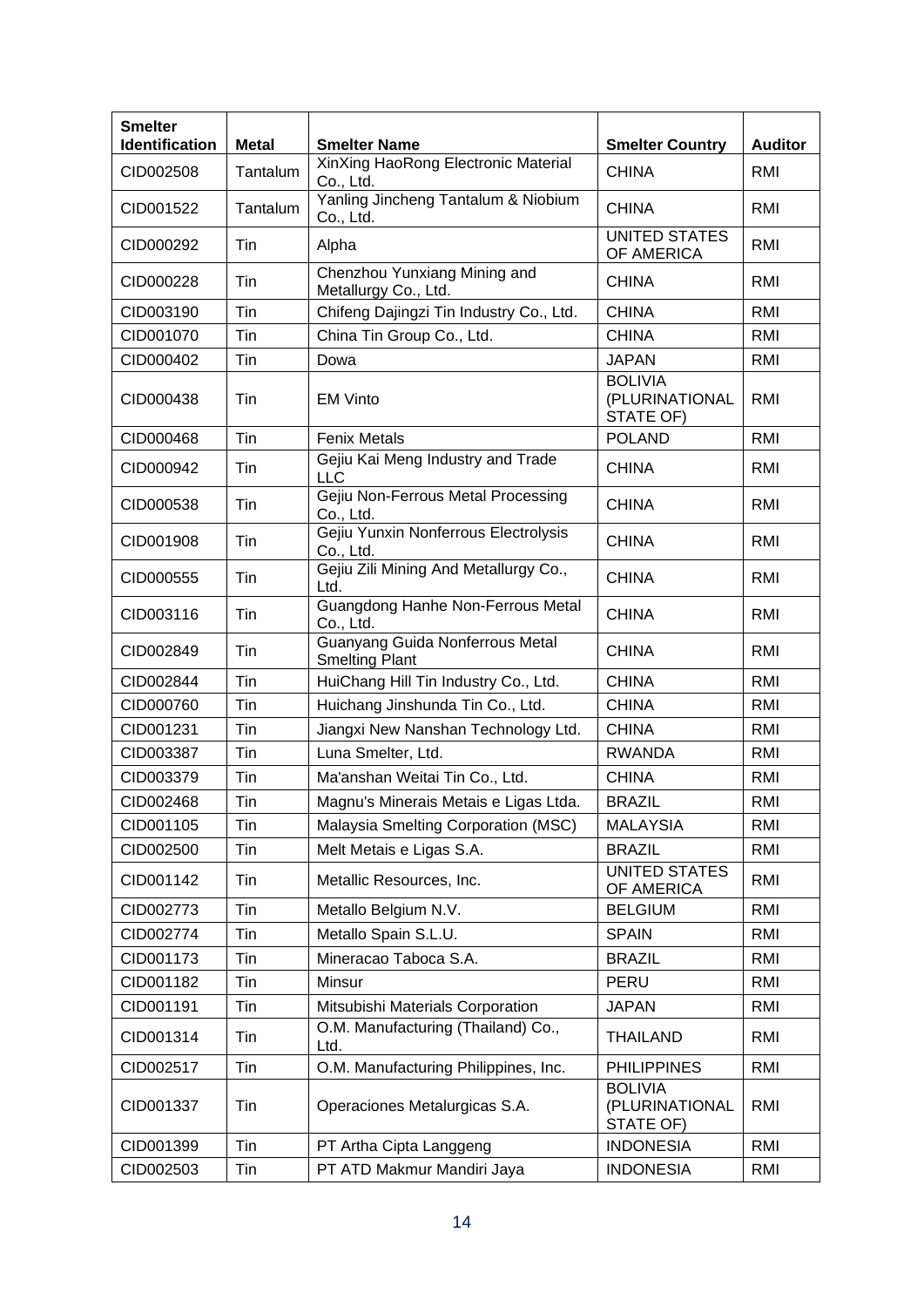| <b>Smelter</b>        |              |                                                                   |                                        |                |
|-----------------------|--------------|-------------------------------------------------------------------|----------------------------------------|----------------|
| <b>Identification</b> | <b>Metal</b> | <b>Smelter Name</b>                                               | <b>Smelter Country</b>                 | <b>Auditor</b> |
| CID003205             | Tin          | PT Bangka Serumpun                                                | <b>INDONESIA</b>                       | RMI            |
| CID001453             | Tin          | PT Mitra Stania Prima                                             | <b>INDONESIA</b>                       | RMI            |
| CID001460             | Tin          | PT Refined Bangka Tin                                             | <b>INDONESIA</b>                       | RMI            |
| CID001477             | Tin          | PT Timah Tbk Kundur                                               | <b>INDONESIA</b>                       | <b>RMI</b>     |
| CID001482             | Tin          | PT Timah Tbk Mentok                                               | <b>INDONESIA</b>                       | RMI            |
| CID002706             | Tin          | Resind Industria e Comercio Ltda.                                 | <b>BRAZIL</b>                          | RMI            |
| CID001539             | Tin          | Rui Da Hung                                                       | TAIWAN,<br>PROVINCE OF<br><b>CHINA</b> | RMI            |
| CID001406             | Tin          | PT Babel Surya Alam Lestari                                       | <b>INDONESIA</b>                       | RMI            |
| CID002835             | Tin          | PT Menara Cipta Mulia                                             | <b>INDONESIA</b>                       | RMI            |
| CID001458             | Tin          | PT Prima Timah Utama                                              | <b>INDONESIA</b>                       | RMI            |
| CID003381             | Tin          | PT Rajawali Rimba Perkasa                                         | <b>INDONESIA</b>                       | RMI            |
| CID002593             | Tin          | PT Rajehan Ariq                                                   | <b>INDONESIA</b>                       | RMI            |
| CID002848             | Tin          | Gejiu Fengming Metallurgy Chemical<br>Plant                       | <b>CHINA</b>                           | RMI            |
| CID001758             | Tin          | Soft Metais Ltda.                                                 | <b>BRAZIL</b>                          | RMI            |
| CID002834             | Tin          | Thai Nguyen Mining and Metallurgy<br><b>VIET NAM</b><br>Co., Ltd. |                                        | RMI            |
| CID001898             | Tin          | Thaisarco                                                         | <b>THAILAND</b>                        | <b>RMI</b>     |
| CID003325             | Tin          | Tin Technology & Refining                                         | <b>UNITED STATES</b><br>OF AMERICA     | RMI            |
| CID002036             | Tin          | White Solder Metalurgia e Mineracao<br>Ltda.                      | <b>BRAZIL</b>                          | RMI            |
| CID002158             | Tin          | Yunnan Chengfeng Non-ferrous Metals<br>Co., Ltd.                  | <b>CHINA</b>                           | RMI            |
| CID002180             | Tin          | Yunnan Tin Company Limited                                        | <b>CHINA</b>                           | <b>RMI</b>     |
| CID003397             | Tin          | Yunnan Yunfan Non-ferrous Metals<br>Co., Ltd.                     | <b>CHINA</b>                           | RMI            |
| CID000004             | Tungsten     | A.L.M.T. Corp.                                                    | <b>JAPAN</b>                           | RMI            |
| CID002833             | Tungsten     | <b>ACL Metais Eireli</b>                                          | <b>BRAZIL</b>                          | RMI            |
| CID002502             | Tungsten     | Asia Tungsten Products Vietnam Ltd.                               | <b>VIET NAM</b>                        | <b>RMI</b>     |
| CID002513             | Tungsten     | Chenzhou Diamond Tungsten Products<br>Co., Ltd.                   | <b>CHINA</b>                           | RMI            |
| CID000258             | Tungsten     | Chongyi Zhangyuan Tungsten Co., Ltd.                              | <b>CHINA</b>                           | <b>RMI</b>     |
| CID003401             | Tungsten     | Fujian Ganmin RareMetal Co., Ltd.                                 | <b>CHINA</b>                           | <b>RMI</b>     |
| CID000499             | Tungsten     | Fujian Jinxin Tungsten Co., Ltd.                                  | <b>CHINA</b>                           | <b>RMI</b>     |
| CID002645             | Tungsten     | Ganzhou Haichuang Tungsten Co.,<br>Ltd.                           | <b>CHINA</b>                           | RMI            |
| CID000875             | Tungsten     | <b>Ganzhou Huaxing Tungsten Products</b><br>Co., Ltd.             | <b>CHINA</b>                           | RMI            |
| CID002315             | Tungsten     | Ganzhou Jiangwu Ferrotungsten Co.,<br>Ltd.                        | <b>CHINA</b>                           | RMI            |
| CID002494             | Tungsten     | Ganzhou Seadragon W & Mo Co., Ltd.                                | <b>CHINA</b>                           | <b>RMI</b>     |
| CID000568             | Tungsten     | Global Tungsten & Powders Corp.                                   | <b>UNITED STATES</b><br>OF AMERICA     | RMI            |
| CID000218             | Tungsten     | Guangdong Xianglu Tungsten Co., Ltd.                              | <b>CHINA</b>                           | <b>RMI</b>     |
| CID002542             | Tungsten     | H.C. Starck Smelting GmbH & Co. KG                                | <b>GERMANY</b>                         | <b>RMI</b>     |
| CID002541             | Tungsten     | H.C. Starck Tungsten GmbH                                         | <b>GERMANY</b>                         | <b>RMI</b>     |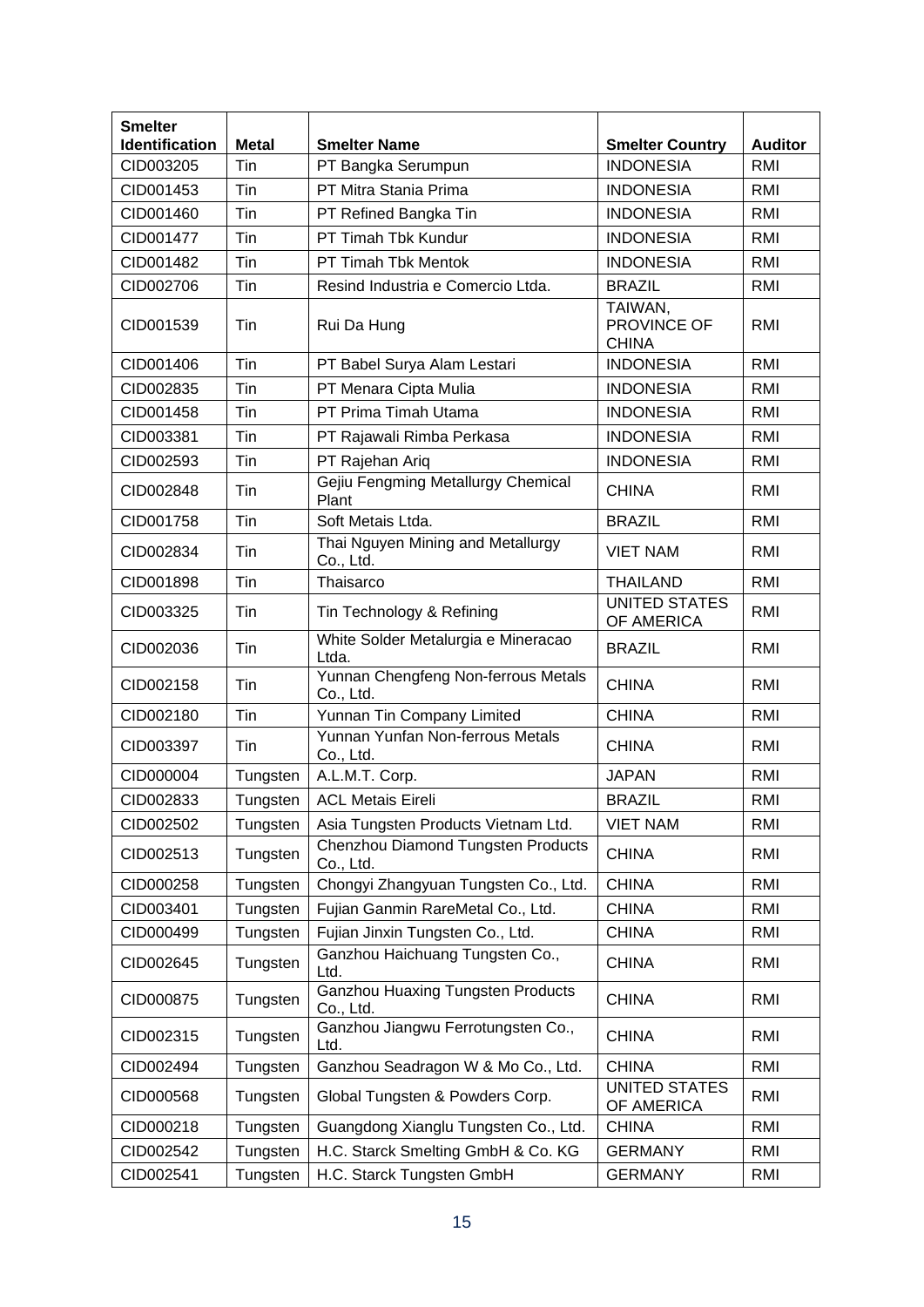| <b>Smelter</b><br>Identification | <b>Metal</b> | <b>Smelter Name</b>                                                | <b>Smelter Country</b>              | <b>Auditor</b> |
|----------------------------------|--------------|--------------------------------------------------------------------|-------------------------------------|----------------|
| CID000766                        | Tungsten     | Hunan Chenzhou Mining Co., Ltd.                                    | <b>CHINA</b>                        | <b>RMI</b>     |
| CID002579                        | Tungsten     | Hunan Chuangda Vanadium Tungsten<br>Co., Ltd. Wuji                 | <b>CHINA</b>                        | RMI            |
| CID000769                        | Tungsten     | Hunan Chunchang Nonferrous Metals<br>Co., Ltd.                     | <b>CHINA</b>                        | RMI            |
| CID003182                        | Tungsten     | Hunan Litian Tungsten Industry Co.,<br>Ltd.                        | <b>CHINA</b>                        | RMI            |
| CID002649                        | Tungsten     | Hydrometallurg, JSC                                                | <b>RUSSIAN</b><br><b>FEDERATION</b> | RMI            |
| CID000825                        | Tungsten     | Japan New Metals Co., Ltd.                                         | <b>JAPAN</b>                        | RMI            |
| CID002551                        | Tungsten     | Jiangwu H.C. Starck Tungsten<br>Products Co., Ltd.                 | <b>CHINA</b>                        | RMI            |
| CID002321                        | Tungsten     | Jiangxi Gan Bei Tungsten Co., Ltd.                                 | <b>CHINA</b>                        | RMI            |
| CID002318                        | Tungsten     | Jiangxi Tonggu Non-ferrous<br>Metallurgical & Chemical Co., Ltd.   | <b>CHINA</b>                        | <b>RMI</b>     |
| CID002317                        | Tungsten     | Jiangxi Xinsheng Tungsten Industry<br>Co., Ltd.                    | <b>CHINA</b>                        | RMI            |
| CID002316                        | Tungsten     | Jiangxi Yaosheng Tungsten Co., Ltd.                                | <b>CHINA</b>                        | RMI            |
| CID000966                        | Tungsten     | <b>Kennametal Fallon</b>                                           | <b>UNITED STATES</b><br>OF AMERICA  | RMI            |
| CID000105                        | Tungsten     | Kennametal Huntsville                                              | <b>UNITED STATES</b><br>OF AMERICA  | <b>RMI</b>     |
| CID003388                        | Tungsten     | KOREA,<br>KGETS Co., Ltd.<br><b>REPUBLIC OF</b>                    |                                     | RMI            |
| CID003407                        | Tungsten     | TAIWAN,<br>PROVINCE OF<br>Lianyou Metals Co., Ltd.<br><b>CHINA</b> |                                     | RMI            |
| CID002319                        | Tungsten     | Malipo Haiyu Tungsten Co., Ltd.                                    | <b>CHINA</b>                        | RMI            |
| CID002543                        | Tungsten     | Masan Tungsten Chemical LLC (MTC)                                  | <b>VIET NAM</b>                     | RMI            |
| CID002845                        | Tungsten     | Moliren Ltd.                                                       | <b>RUSSIAN</b><br><b>FEDERATION</b> | <b>RMI</b>     |
| CID002589                        | Tungsten     | Niagara Refining LLC                                               | <b>UNITED STATES</b><br>OF AMERICA  | RMI            |
| CID002827                        | Tungsten     | Philippine Chuangxin Industrial Co.,<br>Inc.                       | <b>PHILIPPINES</b>                  | <b>RMI</b>     |
| CID001889                        | Tungsten     | Tejing (Vietnam) Tungsten Co., Ltd.                                | <b>VIET NAM</b>                     | RMI            |
| CID002724                        | Tungsten     | Unecha Refractory metals plant                                     | <b>RUSSIAN</b><br><b>FEDERATION</b> | RMI            |
| CID002044                        | Tungsten     | Wolfram Bergbau und Hutten AG                                      | <b>AUSTRIA</b>                      | RMI            |
| CID002843                        | Tungsten     | Woltech Korea Co., Ltd.                                            | KOREA,<br><b>REPUBLIC OF</b>        | RMI            |
| CID002320                        | Tungsten     | Xiamen Tungsten (H.C.) Co., Ltd.                                   | <b>CHINA</b>                        | RMI            |
| CID002082                        | Tungsten     | Xiamen Tungsten Co., Ltd.                                          | <b>CHINA</b>                        | RMI            |
| CID002830                        | Tungsten     | Xinfeng Huarui Tungsten &<br>Molybdenum New Material Co., Ltd.     | <b>CHINA</b>                        | <b>RMI</b>     |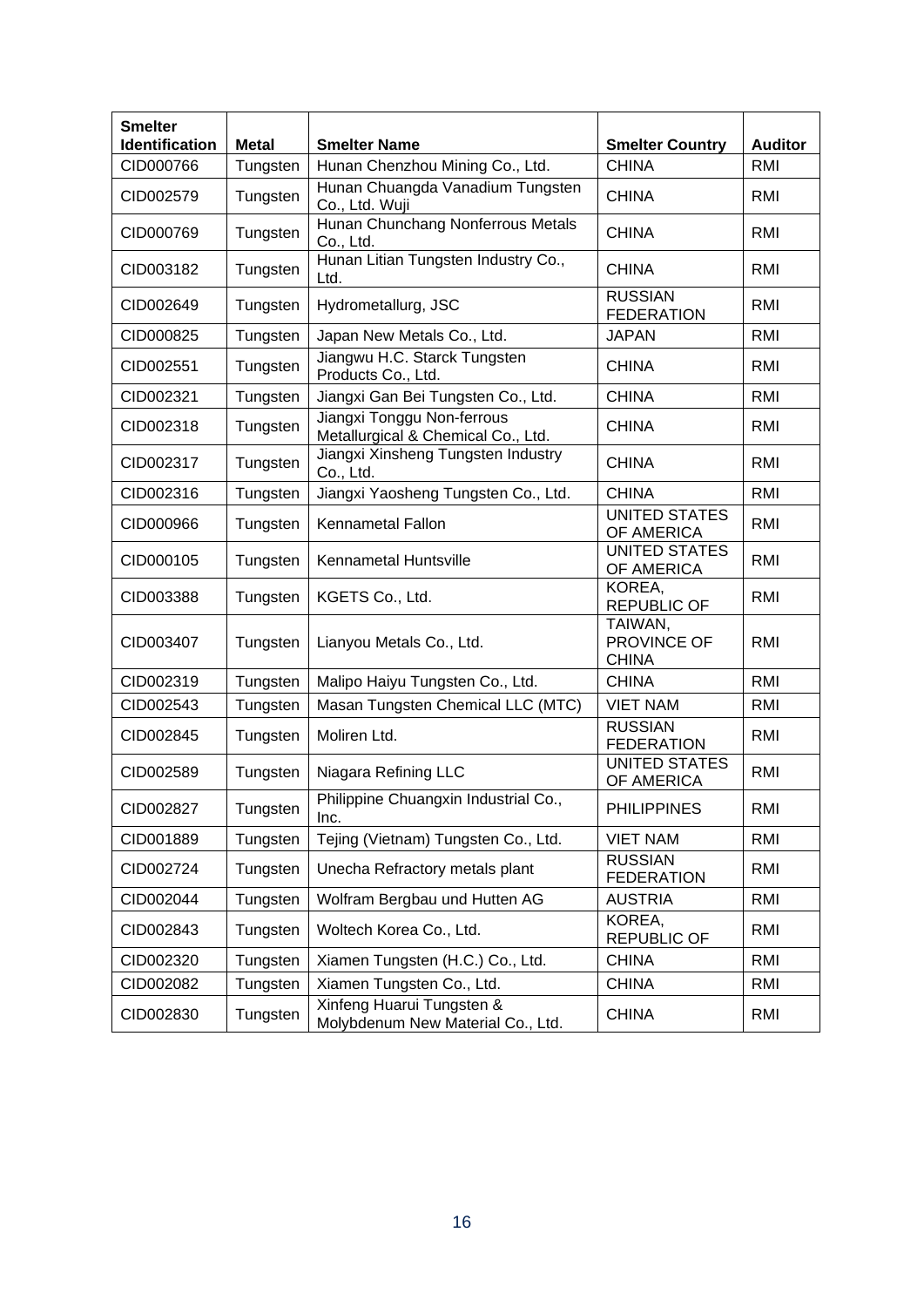Table 2: Processing facilities reported in our supply chain in relation to calendar year 2020 which were no longer qualified as RMAP conformant as of December 31, 2020 and from which we have discontinued the sourcing of materials as of such date:

| <b>RMAP</b><br><b>Smelter</b><br><b>Identification</b><br><b>Number</b> | <b>Metal</b> | <b>Smelter</b><br><b>Name</b>                      | <b>Smelter</b><br><b>Country</b>                              | <b>Month</b><br>of<br>communication<br>date from RMI<br>(all in 2020) | Cause (as of<br>communication<br>date from RMI) |
|-------------------------------------------------------------------------|--------------|----------------------------------------------------|---------------------------------------------------------------|-----------------------------------------------------------------------|-------------------------------------------------|
| CID000328                                                               | Gold         | Daejin Indus<br>Co., Ltd.                          | KOREA,<br><b>REPUBLIC OF</b>                                  | January                                                               | Ceased<br>operations                            |
| CID000711                                                               | Gold         | Heraeus<br>Precious<br>Metals GmbH<br>& Co. KG     | <b>GERMANY</b>                                                | July                                                                  | <b>LBMA</b><br>requirement                      |
| CID001977                                                               | Gold         | <b>Umicore Brasil</b><br>Ltda.                     | <b>BRAZIL</b>                                                 | July                                                                  | LBMA<br>requirement                             |
| CID003191                                                               | Tantalum     | Jiujiang Janny<br><b>New Material</b><br>Co., Ltd. | <b>CHINA</b>                                                  | July                                                                  | Ceased<br>operations                            |
| CID002568                                                               | Tantalum     | <b>KEMET Blue</b><br>Powder                        | <b>UNITED</b><br><b>OF</b><br><b>STATES</b><br><b>AMERICA</b> | July                                                                  | Ceased<br>operations                            |
| CID002570                                                               | Tin          | CV Ayi Jaya                                        | <b>INDONESIA</b>                                              | July                                                                  | Ceased<br>operations                            |
| CID002592                                                               | Tin          | CV Dua<br>Sekawan                                  | <b>INDONESIA</b>                                              | July                                                                  | Ceased<br>operations                            |
| CID000306                                                               | Tin          | <b>CV Gita</b><br>Pesona                           | <b>INDONESIA</b>                                              | July                                                                  | Ceased<br>operations                            |
| CID000315                                                               | Tin          | <b>CV United</b><br>Smelting                       | <b>INDONESIA</b>                                              | July                                                                  | Ceased<br>operations                            |
| CID002455                                                               | Tin          | CV Venus Inti<br>Perkasa                           | <b>INDONESIA</b>                                              | July                                                                  | Ceased<br>operations                            |
| CID000309                                                               | Tin          | <b>PT</b> Aries<br>Kencana<br>Sejahtera            | <b>INDONESIA</b>                                              | July                                                                  | Ceased<br>operations                            |
| CID001402                                                               | Tin          | PT Babel Inti<br>Perkasa                           | <b>INDONESIA</b>                                              | July                                                                  | Ceased<br>operations                            |
| CID002776                                                               | Tin          | PT Bangka<br>Prima Tin                             | <b>INDONESIA</b>                                              | July                                                                  | Ceased<br>operations                            |
| CID001419                                                               | Tin          | PT Bangka<br>Tin Industry                          | <b>INDONESIA</b>                                              | July                                                                  | Ceased<br>operations                            |
| CID001421                                                               | Tin          | PT Belitung<br>Industri<br>Sejahtera               | <b>INDONESIA</b>                                              | $\overline{J}$ uly                                                    | Ceased<br>operations                            |
| CID001428                                                               | Tin          | PT Bukit<br>Timah                                  | <b>INDONESIA</b>                                              | July                                                                  | Ceased<br>operations                            |
| CID001434                                                               | Tin          | PT DS Jaya<br>Abadi                                | <b>INDONESIA</b>                                              | July                                                                  | Ceased<br>operations                            |
| CID002530                                                               | Tin          | PT Inti Stania<br>Prima                            | <b>INDONESIA</b>                                              | July                                                                  | Ceased<br>operations                            |
| CID001448                                                               | Tin          | <b>PT Karimun</b><br>Mining                        | <b>INDONESIA</b>                                              | July                                                                  | Ceased<br>operations                            |
| CID002829                                                               | Tin          | PT Kijang<br>Jaya Mandiri                          | <b>INDONESIA</b>                                              | July                                                                  | Ceased<br>operations                            |
| CID002870                                                               | Tin          | PT Lautan<br>Harmonis<br>Sejahtera                 | <b>INDONESIA</b>                                              | July                                                                  | Ceased<br>operations                            |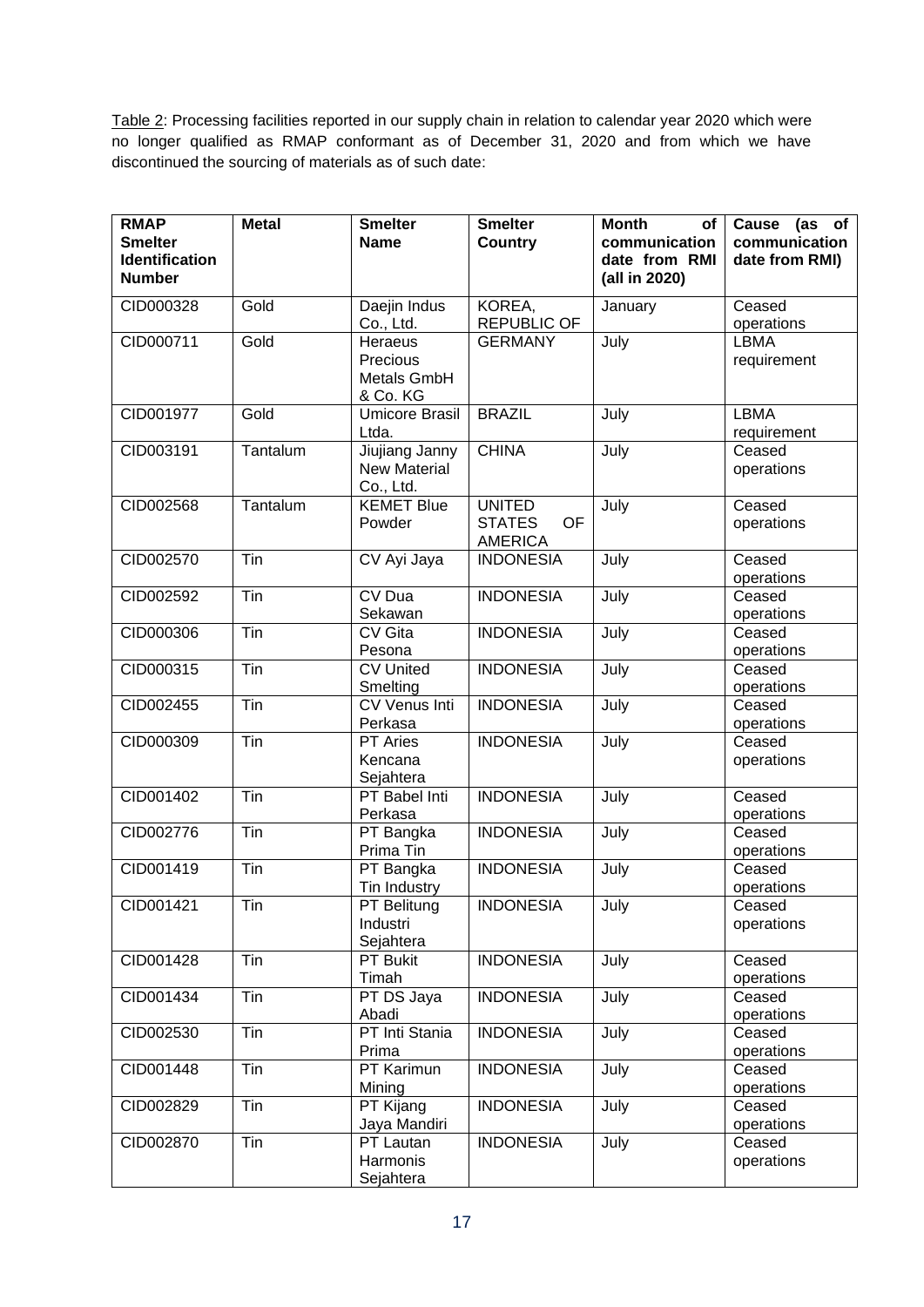| <b>RMAP</b><br><b>Smelter</b><br><b>Identification</b><br><b>Number</b> | <b>Metal</b>      | <b>Smelter</b><br><b>Name</b>                            | <b>Smelter</b><br><b>Country</b>    | <b>Month</b><br>of<br>communication<br>date from RMI<br>(all in 2020) | Cause<br>(as of<br>communication<br>date from RMI) |
|-------------------------------------------------------------------------|-------------------|----------------------------------------------------------|-------------------------------------|-----------------------------------------------------------------------|----------------------------------------------------|
| CID001457                                                               | $\overline{T}$ in | PT Panca<br>Mega Persada                                 | <b>INDONESIA</b>                    | July                                                                  | Ceased<br>operations                               |
| CID000313                                                               | Tin               | PT Premium<br>Tin Indonesia                              | <b>INDONESIA</b>                    | July                                                                  | Ceased<br>operations                               |
| CID001463                                                               | Tin               | PT Sariwiguna<br><b>Binasentosa</b>                      | <b>INDONESIA</b>                    | July                                                                  | Ceased<br>operations                               |
| CID001468                                                               | $\overline{T}$ in | PT Stanindo<br>Inti Perkasa                              | <b>INDONESIA</b>                    | July                                                                  | Ceased<br>operations                               |
| CID002816                                                               | $\overline{T}$ in | PT Sukses Inti<br>Makmur                                 | <b>INDONESIA</b>                    | July                                                                  | Ceased<br>operations                               |
| CID001471                                                               | $\overline{T}$ in | PT Sumber<br>Jaya Indah                                  | <b>INDONESIA</b>                    | July                                                                  | Ceased<br>operations                               |
| CID001490                                                               | $\overline{T}$ in | PT Tinindo<br><b>Inter Nusa</b>                          | <b>INDONESIA</b>                    | July                                                                  | Ceased<br>operations                               |
| CID002478                                                               | $\overline{T}$ in | PT Tirus Putra<br>Mandiri                                | <b>INDONESIA</b>                    | July                                                                  | Ceased<br>operations                               |
| CID001493                                                               | Tin               | PT Tommy<br>Utama                                        | <b>INDONESIA</b>                    | July                                                                  | Ceased<br>operations                               |
| CID002647                                                               | Tungsten          | Jiangxi<br>Xianglu<br>Tungsten Co.,<br>Ltd.              | <b>CHINA</b>                        | July                                                                  | Ceased<br>operations                               |
| CID003408                                                               | Tungsten          | <b>JSC</b><br>"Kirovgrad<br><b>Hard Alloys</b><br>Plant" | <b>RUSSIAN</b><br><b>FEDERATION</b> | July                                                                  | Active smelter                                     |
| CID002095                                                               | Tungsten          | Xinhai<br>Rendan<br>Shaoguan<br>Tungsten Co.,<br>Ltd.    | <b>CHINA</b>                        | July                                                                  | Ceased<br>operations                               |

# **V. Reporting**

We report on our responsible minerals program and performance through different channels, as highlighted in the below table:

| <b>Availability</b> |                                                                                                                     | <b>Policy</b><br>statement | <b>CMRT</b> | <b>CRT</b>                | <b>Sustainability</b><br>report | <b>DFA</b><br>(CMR) | <b>Annual</b><br>responsible<br>mineral report |
|---------------------|---------------------------------------------------------------------------------------------------------------------|----------------------------|-------------|---------------------------|---------------------------------|---------------------|------------------------------------------------|
| Public              | st.com                                                                                                              | X                          |             |                           | X                               | X                   | X                                              |
| Public              | Inspectie<br>Leefomgevi<br>ng en<br>Transport-<br>Inspection<br>living<br>environmen<br>t and<br>transportati<br>on |                            |             |                           |                                 |                     | X                                              |
| Public              | <b>SEC</b>                                                                                                          |                            |             |                           | X                               | X                   |                                                |
| On demand           |                                                                                                                     |                            | X           | $\boldsymbol{\mathsf{x}}$ |                                 |                     |                                                |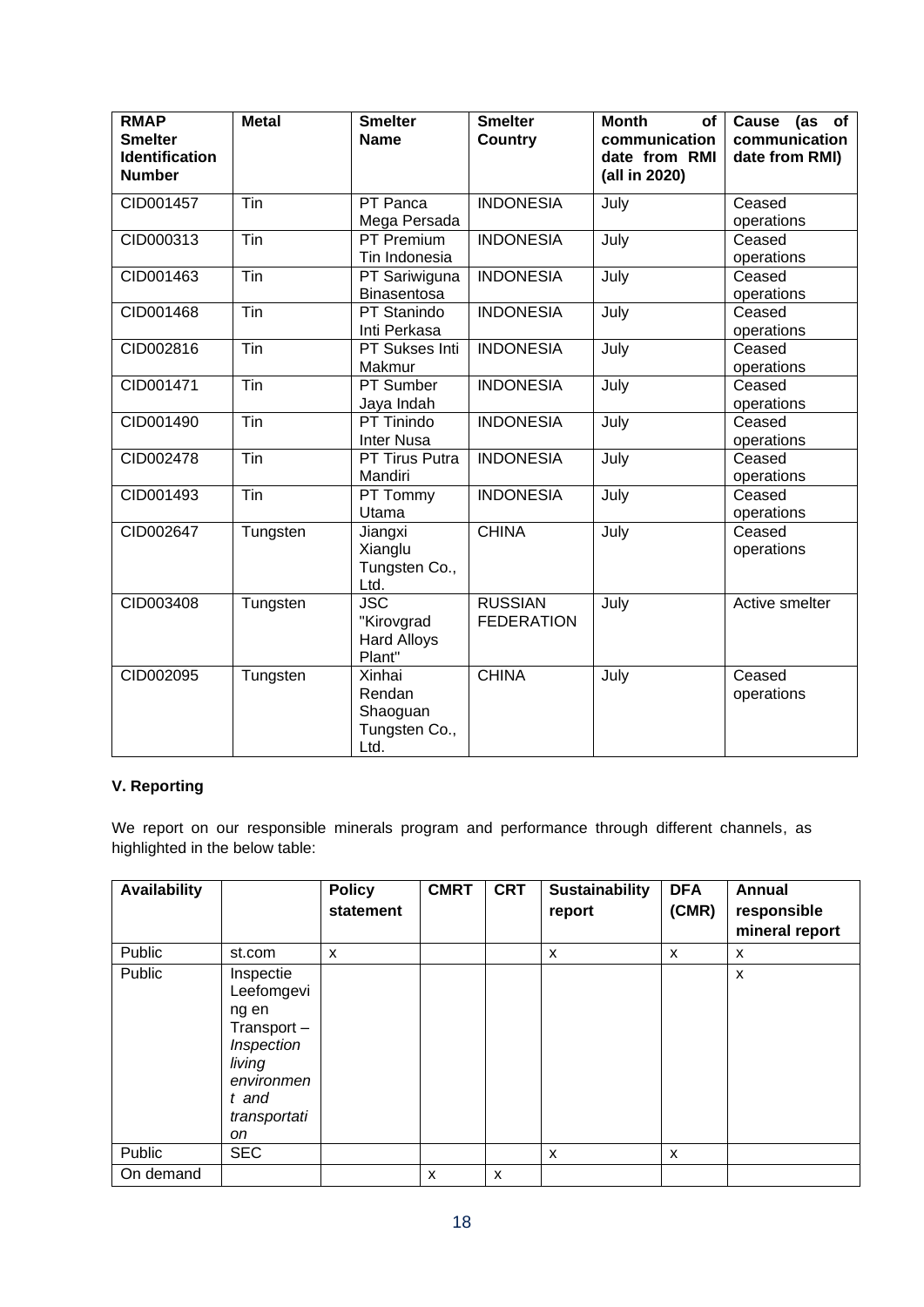# **ANNEX I DEFINITIONS**

| Acronym             | <b>Definition</b>                               |
|---------------------|-------------------------------------------------|
| <b>BEMT R&amp;D</b> | Back End Manufacturing & Technology R&D         |
| <b>CAHRA</b>        | Conflict-Affected and High-Risk Area            |
| <b>CMRT</b>         | <b>Conflict Minerals Reporting Template</b>     |
| <b>CSR</b>          | Corporate Social Responsibility ST Organization |
| <b>DAP</b>          | Downstream Audit Program                        |
| <b>GOBM</b>         | <b>Global Outsourcing Business Management</b>   |
| <b>GPO</b>          | <b>Global Procurement ST Organization</b>       |
| <b>LBMA</b>         | <b>London Bullion Market Association</b>        |
| <b>PQR</b>          | Product Quality & Reliability ST Organization   |
| <b>RJC</b>          | Responsible Jewellery Council                   |
| <b>RMAP</b>         | Responsible Minerals Assurance Process          |
| <b>RMI</b>          | Responsible Minerals Initiative                 |
| <b>RMS</b>          | <b>Responsible Minerals Statement</b>           |
| <b>WFO</b>          | Wafer Foundry Outsourcing ST Organization       |

| <b>Term</b>               | <b>Definition</b>                                                              |
|---------------------------|--------------------------------------------------------------------------------|
| "DAP"                     | The RMI Downstream Audit Program provides a mechanism for                      |
| <b>Downstream Audit</b>   | companies to obtain independent validation of responsible sourcing             |
| Program                   | practices. The audit is based on the OECD Due Diligence Guidance for           |
|                           | Responsible Supply Chains of Minerals from Conflict-Affected and High-         |
|                           | Risk Areas.                                                                    |
| <b>Conflict Minerals</b>  | The Conflict Minerals Reporting Template (CMRT) is a free, standardized        |
| <b>Reporting Template</b> | reporting template developed by the Responsible Minerals Initiative (RMI)      |
|                           | that facilitates the transfer of information through the supply chain          |
|                           | regarding mineral country of origin and the smelters and refiners being        |
|                           | utilized. The template also facilitates the identification of new smelters and |
|                           | refiners to potentially undergo an audit via the RMI's Responsible Minerals    |
|                           | Assurance Process (RMAP).                                                      |
| <b>Downstream</b>         | The metal supply chain from the stage following the smelters and refiners      |
|                           | to the final product.                                                          |
| <b>London Bullion</b>     | The LBMA set standards from the purity, form and provenance of the bars        |
| <b>Market Association</b> | to the way in which they are traded.                                           |
| Reasonable                | The purpose of a RCOI is to determine the origin of the conflict mineral,      |
| <b>Country of Origin</b>  | so the determination of whether it came from a covered country can be          |
| <b>Inquiry (RCOI)</b>     | made.                                                                          |
| <b>Responsible</b>        | RJC is the world's leading standard-setting organisation for the entire        |
| <b>Jewellery Council</b>  | jewellery and watch industry.                                                  |
| <b>Responsible</b>        | The RMAP uses an independent third-party assessment of smelter/refiner         |
| <b>Minerals</b>           | management systems and sourcing practices to validate conformance              |
| <b>Assurance Process</b>  | with RMAP standards.                                                           |
| <b>Responsible</b>        | Person in charge to manage operationally the responsible minerals              |
| Minerals operator         | program.                                                                       |
| <b>Responsible</b>        | Questionnaire deployed to our suppliers in order to check their alignment      |
| <b>Minerals Statement</b> | with requirements and evaluate some downstream risks.                          |
| <b>RMAP standards</b>     | The RMAP standards are developed to meet the requirements of the               |
|                           | OECD Due Diligence Guidance, the Regulation (EU) 2017/821 of the               |